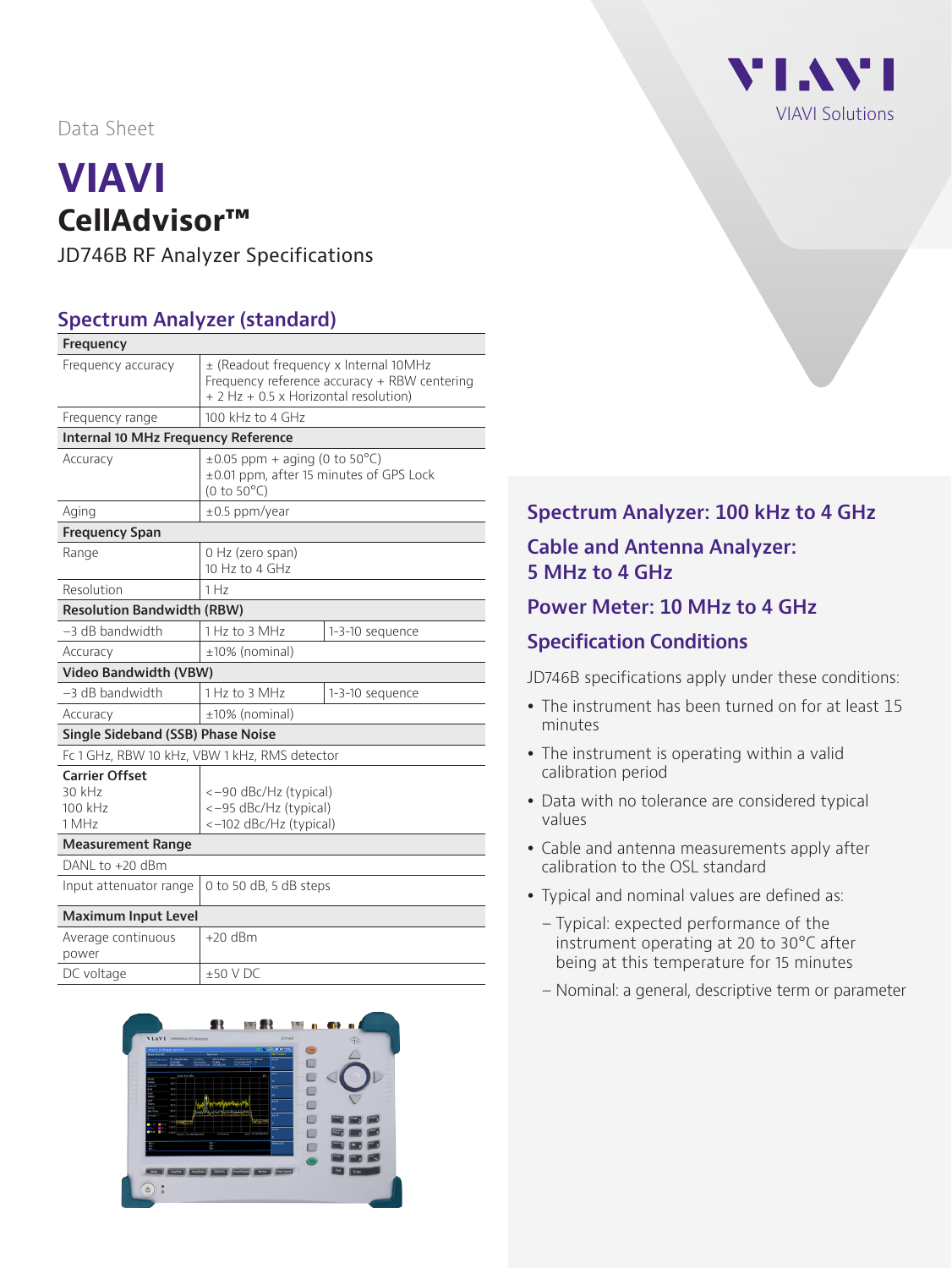#### **Displayed Average Noise Level (DANL)**

1 Hz RBW, 1 Hz VBW, 50 Ω termination, 0 dB attenuation, RMS detector

| <b>Preamplifier Off</b>                                            |                                                                                                                         |                                                                                   |  |
|--------------------------------------------------------------------|-------------------------------------------------------------------------------------------------------------------------|-----------------------------------------------------------------------------------|--|
| 10 MHz to 2.3 GHz                                                  | $-140$ dBm ( $-146$ dBm, typical)                                                                                       |                                                                                   |  |
| >2.3 GHz to 3 GHz<br>>3 GHz to 4 GHz                               | -138 dBm (-144 dBm, typical)<br>-135 dBm (-140 dBm, typical)                                                            |                                                                                   |  |
| Preamplifier On                                                    |                                                                                                                         |                                                                                   |  |
| 10 MHz to 23 GHz                                                   | $-155$ dBm ( $-160$ dBm, typical)                                                                                       |                                                                                   |  |
| $>2.3$ GHz to 3 GHz                                                | $-153$ dBm ( $-158$ dBm, typical)                                                                                       |                                                                                   |  |
| >3 GHz to 4 GHz                                                    | -150 dBm (-156 dBm, typical)                                                                                            |                                                                                   |  |
| <b>Display Range</b>                                               |                                                                                                                         |                                                                                   |  |
| Log scale and units<br>(10 divisions displayed)                    | 1 to 20 dB/division in 1 dB steps<br>dBm, dBV, dBmV, dBµV                                                               |                                                                                   |  |
| Linear scale and units                                             | V, mV, mW, W                                                                                                            |                                                                                   |  |
| (10 divisions displayed)                                           |                                                                                                                         |                                                                                   |  |
| Detectors                                                          | peak, RMS                                                                                                               | Normal, positive peak, sample, negative                                           |  |
| Number of traces                                                   | 6                                                                                                                       |                                                                                   |  |
| Trace functions                                                    |                                                                                                                         | Clear/write, maximum hold, minimum hold,<br>capture, load view on/off, trace math |  |
| <b>Total Absolute Amplitude Accuracy</b>                           |                                                                                                                         |                                                                                   |  |
| Preamplifier off, power level > -50 dBm, auto-coupled (20 to 30°C) |                                                                                                                         |                                                                                   |  |
| 5 MHz to 4 GHz                                                     | $\pm$ 1.25 dB. $\pm$ 0.5 dB                                                                                             | Attenuation <40 dB                                                                |  |
|                                                                    | (typical)                                                                                                               |                                                                                   |  |
|                                                                    | $±1.55$ dB, $±1.0$ dB<br>(typical)                                                                                      | Attenuation >40 dB                                                                |  |
| <b>Reference Level</b>                                             |                                                                                                                         |                                                                                   |  |
| Setting range                                                      | $-120$ to $+100$ dBm                                                                                                    |                                                                                   |  |
| <b>Setting Resolution</b>                                          |                                                                                                                         |                                                                                   |  |
| Log scale                                                          | $0.1$ dB                                                                                                                |                                                                                   |  |
| Linear scale                                                       | 1% of reference level                                                                                                   |                                                                                   |  |
| <b>Markers</b>                                                     |                                                                                                                         |                                                                                   |  |
| Marker types                                                       | Normal, delta, delta pair, noise,<br>frequency count marker                                                             |                                                                                   |  |
| Number of markers                                                  | 6                                                                                                                       |                                                                                   |  |
| Marker functions                                                   | Peak, next peak, next peak left, next peak<br>right, minimum search marker to center/<br>start/stop, always peak on/off |                                                                                   |  |
| <b>RF Input VSWR</b>                                               |                                                                                                                         |                                                                                   |  |
| 20 MHz to 4 GHz                                                    | $1.5:1$ (typical)                                                                                                       |                                                                                   |  |
| <b>Second Harmonic Distortion</b>                                  |                                                                                                                         |                                                                                   |  |
| Mixer level                                                        | $-25$ dBm                                                                                                               |                                                                                   |  |
| 10 MHz to 1.3 GHz                                                  | <-65 dBc (typical)                                                                                                      |                                                                                   |  |
| $>1.3$ GHz to 4 GHz                                                | <-70 dBc (typical)                                                                                                      |                                                                                   |  |
|                                                                    | Third-Order Inter-Modulation (third-order intercept: TOI)                                                               |                                                                                   |  |
| 200 MHz to 2 GHz                                                   | +10 dBm (typical)                                                                                                       |                                                                                   |  |
| >2 GHz to 4 GHz                                                    | +12 dBm (typical)                                                                                                       |                                                                                   |  |
|                                                                    |                                                                                                                         |                                                                                   |  |

| <b>Spurious</b>                                                                                                  |                                                                          |                           |  |
|------------------------------------------------------------------------------------------------------------------|--------------------------------------------------------------------------|---------------------------|--|
| Inherent residual response<br>Input terminated, 0 dB attenuation, preamplifier off, RBW at 10 kHz,<br>Sweep mode |                                                                          |                           |  |
| 20 MHz to 3 GHz                                                                                                  | -90 dBm (nominal)                                                        |                           |  |
| >3 GHz to 4 GHz                                                                                                  | -85 dBm (nominal)                                                        |                           |  |
| Exceptions                                                                                                       | <-70 dBm at 227.88/770.4/1791.8/2647.8/<br>2927.3/3195.2/3915.1/3640 MHz |                           |  |
| Input-related spurious                                                                                           | <-67 dBc (nominal)                                                       |                           |  |
| Dynamic Range                                                                                                    |                                                                          |                           |  |
| 2/3 (TOI-DANL) in 1 Hz<br><b>RBW</b>                                                                             | >95 dB                                                                   |                           |  |
| <b>Sweep Time</b>                                                                                                |                                                                          |                           |  |
| Range                                                                                                            | 80 ms to 1000 s<br>24 µs to 200 s                                        | Span = $0$ Hz (zero span) |  |
| Accuracy                                                                                                         | ±2%                                                                      | Span = $0$ Hz (zero span) |  |
| Mode                                                                                                             | Continuous, single                                                       |                           |  |
| <b>Gated Sweep</b>                                                                                               |                                                                          |                           |  |
| Trigger source                                                                                                   | External, video, and GPS                                                 |                           |  |
| Gate length                                                                                                      | 1 $\mu$ s to 100 ms                                                      |                           |  |
| Gate delay                                                                                                       | 0 to 100 ms                                                              |                           |  |
| <b>Trigger</b>                                                                                                   |                                                                          |                           |  |
| Trigger source                                                                                                   | Free run, video, external                                                |                           |  |
| <b>Trigger Delay</b><br>Range<br>Resolution                                                                      | 0 to 200 s<br>6 µs                                                       |                           |  |
| Measurements*                                                                                                    |                                                                          |                           |  |
| Channel power                                                                                                    |                                                                          |                           |  |
| Occupied bandwidth                                                                                               |                                                                          |                           |  |
| Spectrum emission mask                                                                                           |                                                                          |                           |  |
| Adjacent channel power                                                                                           |                                                                          |                           |  |
| Spurious emissions                                                                                               |                                                                          |                           |  |
| Field strength                                                                                                   |                                                                          |                           |  |
| AM/FM audio demodulation                                                                                         |                                                                          |                           |  |
| Route map                                                                                                        |                                                                          |                           |  |
| PIM detection                                                                                                    |                                                                          |                           |  |
| Dual spectrum                                                                                                    |                                                                          |                           |  |

\* CW signal generator (Option 003) can be set up simultaneously.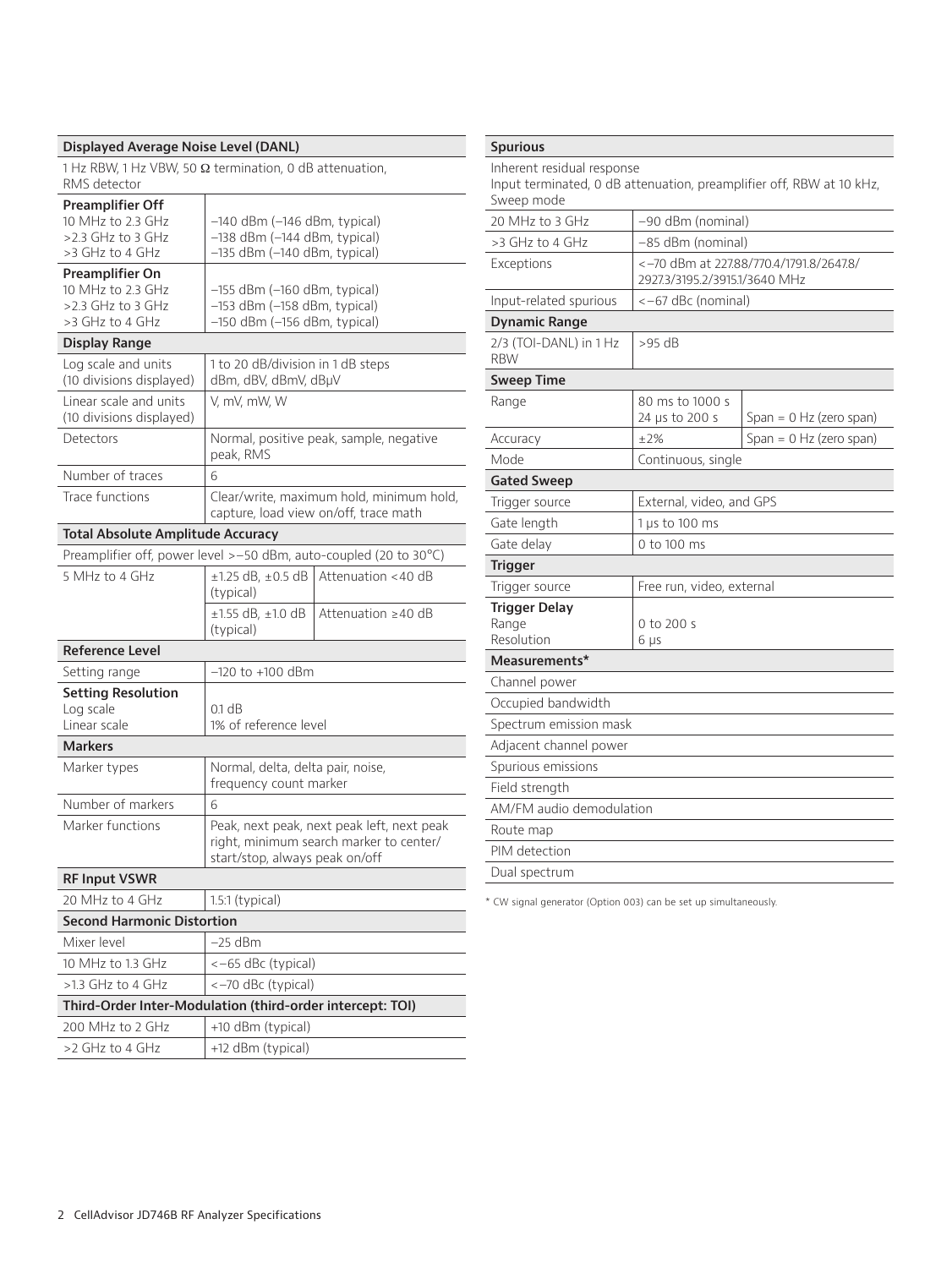### **Cable and Antenna Analyzer (standard)**

| Frequency                                                                                                                                        |                                                                                                                                                                                                                                                |
|--------------------------------------------------------------------------------------------------------------------------------------------------|------------------------------------------------------------------------------------------------------------------------------------------------------------------------------------------------------------------------------------------------|
| Range                                                                                                                                            | 5 MHz to 4 GHz                                                                                                                                                                                                                                 |
| Resolution                                                                                                                                       | 10 kHz                                                                                                                                                                                                                                         |
| Accuracy                                                                                                                                         | $\pm$ 25 ppm + aging (20 to 30 °C)                                                                                                                                                                                                             |
| Aging                                                                                                                                            | $±5$ ppm                                                                                                                                                                                                                                       |
| Data Points                                                                                                                                      |                                                                                                                                                                                                                                                |
| 126, 251, 501, 1001                                                                                                                              |                                                                                                                                                                                                                                                |
| <b>Measurement Speed</b>                                                                                                                         |                                                                                                                                                                                                                                                |
| 1.65 ms/point (nominal)                                                                                                                          |                                                                                                                                                                                                                                                |
| Measurement Accuracy                                                                                                                             |                                                                                                                                                                                                                                                |
| Corrected directivity                                                                                                                            | 40 dB                                                                                                                                                                                                                                          |
| Reflection uncertainty                                                                                                                           | $\pm (0.3 +  20log (1+10^{-EP/20}) )$ (typical)<br>$EP =$ directivity – measured return loss                                                                                                                                                   |
| <b>Output Power</b>                                                                                                                              |                                                                                                                                                                                                                                                |
| High                                                                                                                                             | 0 dBm (typical)                                                                                                                                                                                                                                |
| Low                                                                                                                                              | -30 dBm (typical)                                                                                                                                                                                                                              |
| <b>Dynamic Range</b>                                                                                                                             |                                                                                                                                                                                                                                                |
| Reflection                                                                                                                                       | 60 dB                                                                                                                                                                                                                                          |
| <b>Maximum Input Level</b>                                                                                                                       |                                                                                                                                                                                                                                                |
| Average continuous<br>power                                                                                                                      | +25 dBm (nominal)                                                                                                                                                                                                                              |
| DC voltage                                                                                                                                       | $±50$ V DC                                                                                                                                                                                                                                     |
| Interference Immunity<br>On channel<br>On frequency                                                                                              | +17 dBm at >1.4 MHz from carrier<br>frequency (nominal)<br>0 dBm within $\pm$ 10 kHz from the carrier<br>frequency (nominal)                                                                                                                   |
| <b>Measurements</b>                                                                                                                              |                                                                                                                                                                                                                                                |
| <b>Reflection (VSWR)</b><br>VSWR range<br>Return loss range<br>Resolution                                                                        | 1 to 65<br>$0$ to 60 dB<br>0.01                                                                                                                                                                                                                |
| Distance to Fault (DTF)<br>Vertical VSWR range<br>Vertical return loss range<br>Vertical resolution<br>Horizontal range<br>Horizontal resolution | 1 to 65<br>1 to 60 dB<br>0.01<br>0 to (# of data points $-1$ ) x<br>horizontal resolution<br>Maximum = 1500 m (4921 ft)<br>$(1.5 \times 10^8) \times (V_p)/delta$ lta<br>$V_p$ = propagation velocity<br>Delta = stop freq $-$ start freq (Hz) |
| Cable Loss (1-port)<br>Range<br>Resolution                                                                                                       | $0$ to 30 dB<br>0.01 dB                                                                                                                                                                                                                        |
| 1-Port Phase<br>Range<br>Resolution                                                                                                              | $-180$ to $+180^\circ$<br>$0.01^\circ$                                                                                                                                                                                                         |
| <b>Smith Chart</b><br>Resolution                                                                                                                 | 0.01                                                                                                                                                                                                                                           |

### **RF Power Meter (standard)**

| <b>General Parameters</b>        |                                                            |               |                                                |               |
|----------------------------------|------------------------------------------------------------|---------------|------------------------------------------------|---------------|
| Display range                    | 100 to +100 dBm                                            |               |                                                |               |
| Offset range                     | 0 to 60 dB                                                 |               |                                                |               |
| Resolution                       | 0.01 dB or $0.1 \times W$ (x = m, u, p)                    |               |                                                |               |
| <b>Internal RF Power Sensor</b>  |                                                            |               |                                                |               |
| Frequency range                  | 10 MHz to 4 GHz                                            |               |                                                |               |
| Span                             | 100 kHz to 100 MHz                                         |               |                                                |               |
| Dynamic range                    | $-120$ to $+20$ dBm                                        |               |                                                |               |
| Maximum power                    | $+20$ dBm                                                  |               |                                                |               |
| Accuracy                         | Same as spectrum analyzer                                  |               |                                                |               |
| <b>External RF Power Sensors</b> |                                                            |               |                                                |               |
| <b>Directional</b>               | <b>JD731B</b>                                              |               | <b>JD733A</b>                                  |               |
| Frequency range                  | 300 MHz to 3.8 GHz                                         |               | 150 MHz to 3.5 GHz                             |               |
| Dynamic range                    | 0.15 to 150 W<br>(average)<br>4 to 400 W (peak)            |               | 0.1 to 50 W<br>(average)<br>0.1 to 50 W (peak) |               |
| Connector type                   | Type-N female on both ends                                 |               |                                                |               |
| Measurement type                 | Forward/reverse average power,<br>forward peak power, VSWR |               |                                                |               |
| Accuracy                         | $\pm$ (4% of reading + 0.05 W) <sup>1,2</sup>              |               |                                                |               |
| Terminating                      | <b>JD732B</b>                                              | <b>JD734B</b> |                                                | <b>JD736B</b> |
| Frequency range                  | 20 MHz to 3.8 GHz                                          |               |                                                |               |
| Dynamic range                    | $-30$ to $+20$ dBm                                         |               |                                                |               |
| Connector type                   | Type-N male                                                |               |                                                |               |
| Measurement type                 | Peak<br>Average and<br>Average<br>peak                     |               |                                                |               |
| Accuracy                         | $+7%1$                                                     |               |                                                |               |

## **Optical Power Meter (standard)**

| <b>Optical Power Meter</b>            |                            |               |  |
|---------------------------------------|----------------------------|---------------|--|
| Display range                         | $-100$ to $+100$ dBm       |               |  |
| Offset range                          | $0$ to 60 dB               |               |  |
| Resolution                            | $0.01$ dB or $0.1$ mW      |               |  |
| <b>External Optical Power Sensors</b> |                            |               |  |
|                                       | <b>MP-60A</b>              | <b>MP-80A</b> |  |
| Wavelength range                      | 780 to 1650 nm             |               |  |
| Max permitted<br>input level          | $+10$ dBm                  | $+23$ dBm     |  |
| Connector type                        | Type-N female on both ends |               |  |
| Connector input                       | Universal 2.5 and 1.25 mm  |               |  |
| Accuracy                              | $+5%$                      |               |  |

1. CW condition at  $25^{\circ}$ C  $\pm 10^{\circ}$ C

2. Forward power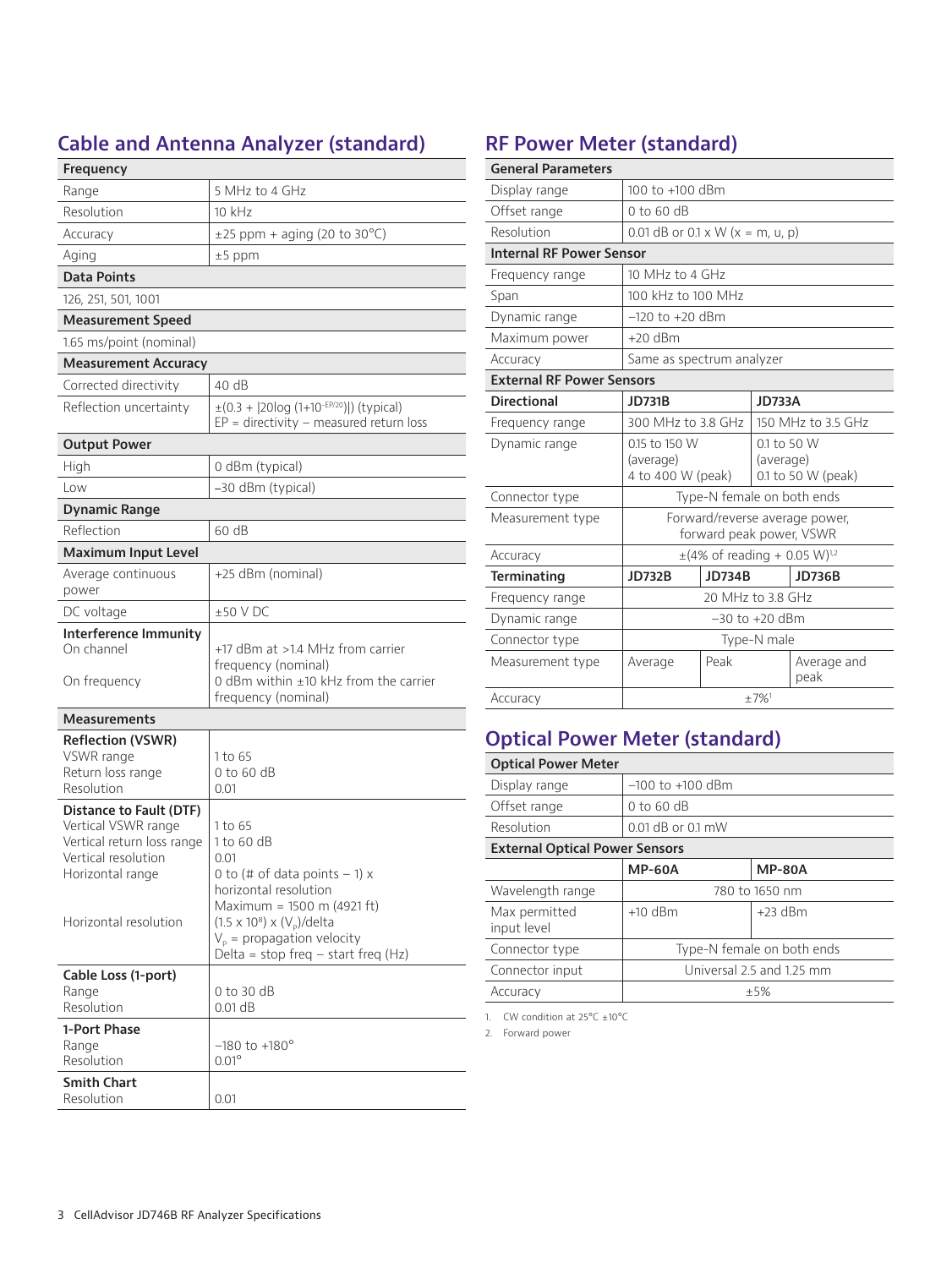#### **2-Port Transmission Measurements (Option 001)**

#### **Frequency**

| Frequency range      | 5 MHz to 4 GHz |
|----------------------|----------------|
| Frequency resolution | $10$ kHz       |

Transmission uncertainty



Use 5 dB attenuators on both ports to lessen uncertainty.

| <b>Output Power</b>                               |                                                 |
|---------------------------------------------------|-------------------------------------------------|
| High                                              | 0 dBm (typical)                                 |
| Low                                               | $-30$ dBm (typical)                             |
| <b>Measurement Speed</b>                          |                                                 |
| Vector                                            | 2.2 ms/point (nominal)                          |
| Dynamic Range                                     |                                                 |
| Vector                                            | 5 MHz to 3 GHz, 80 dB<br>>3 GHz to 4 GHz, 75 dB |
| Scalar                                            | 5 MHz to 4 GHz, >100 dB                         |
| <b>Measurements</b>                               |                                                 |
| <b>Insertion Loss/Gain</b><br>Range<br>Resolution | $-120$ to 100 dB<br>$0.01$ dB                   |
| 2-Port Phase<br>Range<br>Resolution               | $-180$ to $+180^\circ$<br>$0.01^{\circ}$        |

#### **Bias-Tee (Option 002)**

| Voltage            |                  |
|--------------------|------------------|
| Voltage range      | $+12$ to $+32$ V |
| Voltage resolution | 01V              |
| Power              |                  |

8 W Max

#### **CW Signal Generator (Option 003)**

| Frequency            |                      |
|----------------------|----------------------|
| Frequency range      | 25 MHz to 4 GHz      |
| Frequency reference  | $\pm 25$ ppm Maximum |
| Frequency resolution | $10 \text{ kHz}$     |
|                      |                      |

| <b>Output Power</b> |                                                                                                          |
|---------------------|----------------------------------------------------------------------------------------------------------|
| Range               | 0 dBm, -30 to -80 dBm                                                                                    |
| Step                | 1 dB                                                                                                     |
| Accuracy            | ±1.5 dB, (0 dBm, -30 to -70 dBm)<br>$± 2.5$ dB (-70 to -80 dBm)<br>$(15 \text{ to } 35^{\circ}\text{C})$ |

#### **GPS Receiver and Antenna (Option 010)**

| <b>GPS Indicator</b>                        |                                    |                                      |  |  |
|---------------------------------------------|------------------------------------|--------------------------------------|--|--|
| Latitude, longitude, altitude               |                                    |                                      |  |  |
| <b>High-Freguency Accuracy</b>              |                                    |                                      |  |  |
| Spectrum, interference, and signal analyzer |                                    |                                      |  |  |
| <b>GPS</b> lock                             | $±10$ ppb                          |                                      |  |  |
| Hold over (for 3 days)                      | $±50$ ppb (0 to<br>$50^{\circ}$ C) | 15 minutes after<br>satellite locked |  |  |
| Connector                                   | SMA, female                        |                                      |  |  |

#### **Interference Analyzer (Option 011)**

**Measurements**

| Spectrum analyzer   | Sound indicator, AM/FM audio<br>demodulation, interference ID, spectrum<br>recorder |
|---------------------|-------------------------------------------------------------------------------------|
| Spectrogram         | Collect up to 72 hours of data                                                      |
| RSSI                | Collect up to 72 hours of data                                                      |
| Interference finder |                                                                                     |
| Spectrum replayer   |                                                                                     |
| Dual spectrogram    |                                                                                     |

#### **Channel Scanner (Option 012)**

| <b>Frequency Range</b>   |                                 |
|--------------------------|---------------------------------|
| 10 MHz to 4 GHz          |                                 |
| <b>Measurement Range</b> |                                 |
| $-110$ to $+20$ dBm      |                                 |
| <b>Measurements</b>      |                                 |
| Channel scanner          | 1 to 20 channels                |
| Frequency scanner        | 1 to 20 frequencies             |
| Custom scanner           | 1 to 20 channels or frequencies |
|                          |                                 |

### **Bluetooth Connectivity (Option 013)**

Personal area network (PAN) File transfer profile (FTP)

#### **Wi-Fi Connectivity (Option 016)**

| Interface type            | <b>USB LAN Card</b>               |
|---------------------------|-----------------------------------|
| Interface standard        | IEEE 802.11 b/g/n                 |
| Chipset                   | RealTek, Ralink                   |
| USB wireless mode         | Infrastructure mode               |
| Web-based remote control  | Internet Explorer, Chrome, Safari |
| Internet protocol version | IPv4, IPv6                        |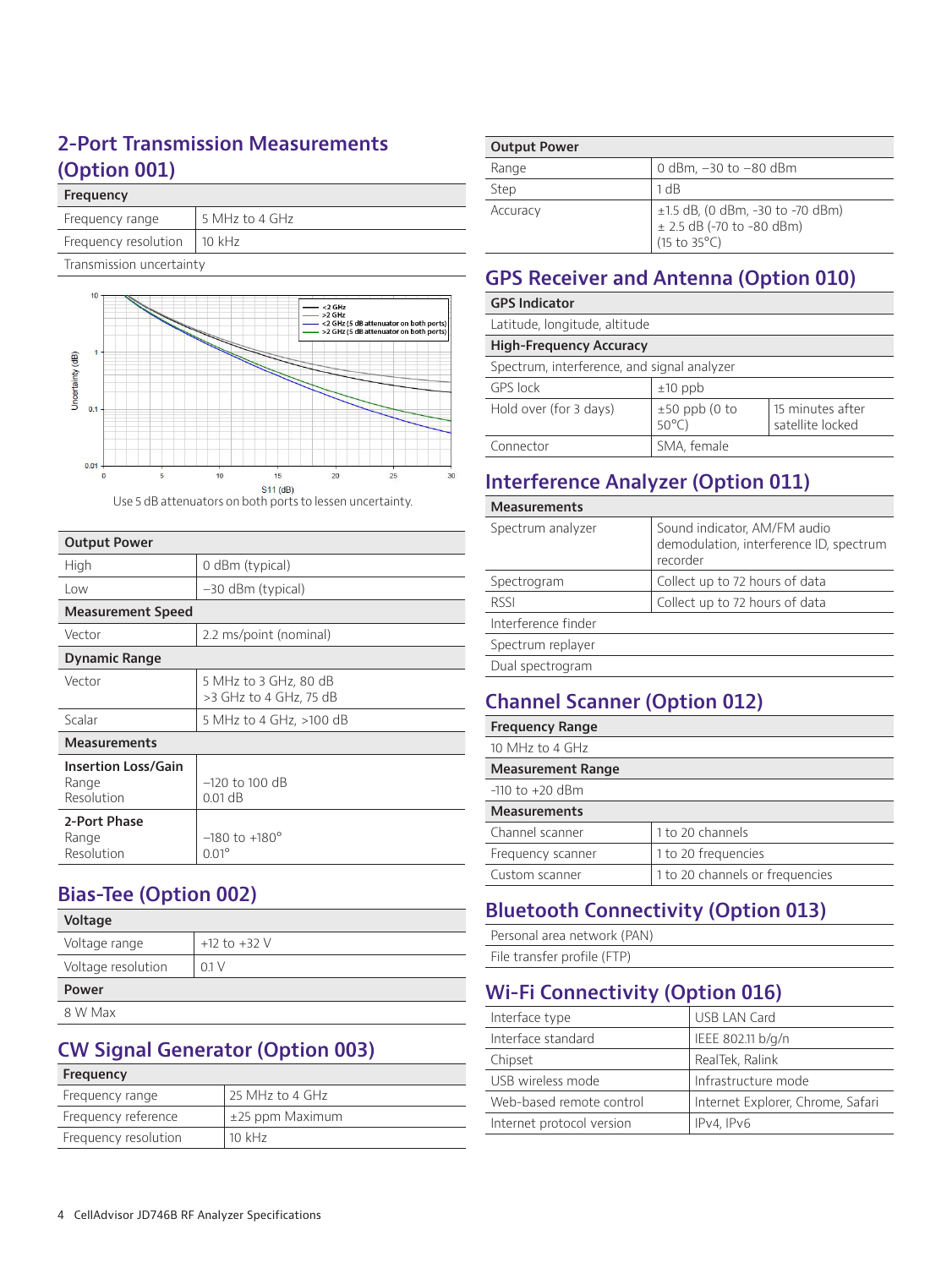### **EMF Analyzer (Option 050)**

| <b>General Parameters</b>                                                   |                                                                                                                                 |                                                   |  |
|-----------------------------------------------------------------------------|---------------------------------------------------------------------------------------------------------------------------------|---------------------------------------------------|--|
| Supported Antenna                                                           | Isotropic Antenna G700050380<br>26 MHz to 3 GHz                                                                                 |                                                   |  |
| Mode                                                                        | Sweep / FFT                                                                                                                     |                                                   |  |
| Trace                                                                       | X-Axis, Y-Axis, Z-Axis, Current, Isotropic, Isotropic Accumulated                                                               |                                                   |  |
| Limit lines                                                                 | MSL, ICNIRP                                                                                                                     |                                                   |  |
| Dwell Time                                                                  | 1 to 60s                                                                                                                        |                                                   |  |
| Measurement Time                                                            | 1 to 30 min (# of measurement = Measurement Time / (Dwell Time x 3)                                                             |                                                   |  |
| Units                                                                       | dBµV/m, dBmV/m, dBV/m, V/m, W/m <sup>2</sup> , dBm/m <sup>2</sup> , dBW/m <sup>2</sup> , A/m, dBA/m, and Watt/cm <sup>2</sup> . |                                                   |  |
| Miscellaneous                                                               | Spectrum logging and Replay<br>Export to CSV<br><b>PDF Report Generation</b>                                                    |                                                   |  |
| Measurement                                                                 |                                                                                                                                 |                                                   |  |
|                                                                             | Option 050 and G700050380                                                                                                       |                                                   |  |
| Trace: X-Axis, Y-Axis, Z-Axis, Current, Isotropic,<br>Isotropic Accumulated | Isotropic EMF Power: AVG, Max, Min                                                                                              | Accumulated Isotropic EMF Power: AVG,<br>Max, Min |  |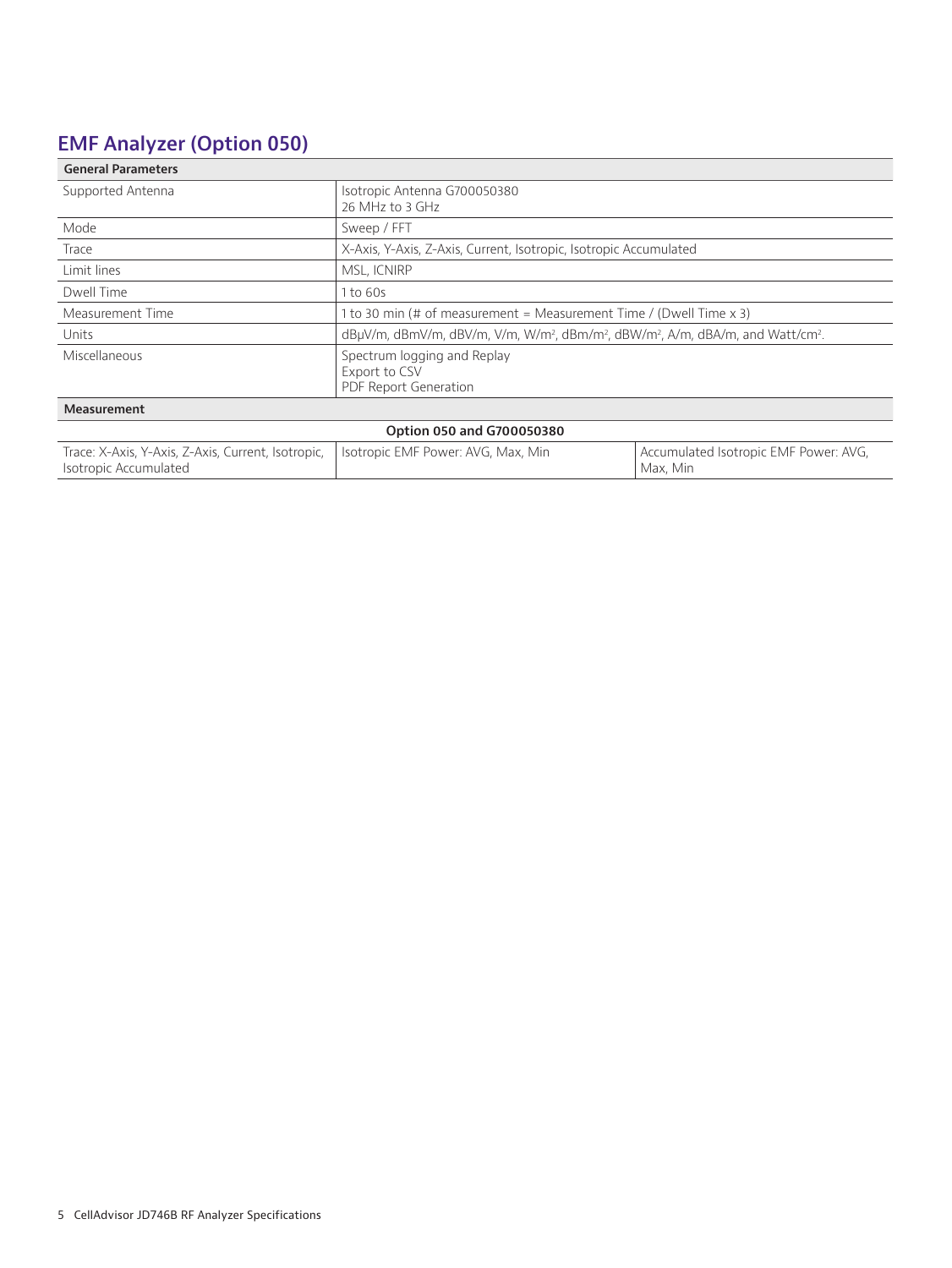### **RFoCPRI/Interference Analyzer (Options 008, 060, 061, 062, 063, 064, and 065)**

| <b>General Parameters</b>         |                        |                                                        |                                                |                      |                                |  |
|-----------------------------------|------------------------|--------------------------------------------------------|------------------------------------------------|----------------------|--------------------------------|--|
| Optical interface                 |                        | Dual SFP/SFP+ (supports all MSA compliant SFP modules) |                                                |                      |                                |  |
| Line rates                        |                        | 614.4 Mbps (1x), 1228.8 Mbps (2x)                      |                                                |                      | Option 008 and 060             |  |
|                                   |                        | 2457.6 Mbps (4x)                                       |                                                |                      | Option 008 and 061             |  |
|                                   |                        | 3072.0 Mbps (5x)                                       |                                                | Option 008 and 062   |                                |  |
|                                   |                        | 4915.2 Mbps (8x)                                       |                                                |                      | Option 008 and 063             |  |
|                                   |                        | 6144.0 Mbps (10x)                                      |                                                | Option 008 and 064   |                                |  |
|                                   |                        | 9830.4 Mbps (16x)                                      |                                                | Option 008 and 065   |                                |  |
| <b>Resolution Bandwidth (RBW)</b> |                        |                                                        |                                                |                      |                                |  |
| -3 dB bandwidth                   |                        | 1 kHz to 10 kHz (span $\leq$ 3.84 MHz)                 | 1 KHz to 100 kHz (3.84 MHz < span < 30.86 MHz) | 1-3-10 sequence      |                                |  |
| Accuracy                          |                        | ±10% (nominal)                                         |                                                |                      |                                |  |
| <b>VBW</b>                        |                        |                                                        |                                                |                      |                                |  |
| -3 dB bandwidth                   |                        | 1 Hz to 100 KHz                                        |                                                | 1-3-10 sequence      |                                |  |
| Accuracy                          |                        | ±10% (nominal)                                         |                                                |                      |                                |  |
| <b>CPRI Parameter</b>             |                        |                                                        |                                                |                      |                                |  |
| IQ Sample width                   |                        | $4 - 20$ (step 1)                                      |                                                |                      |                                |  |
| Mapping method                    |                        | $1$ and $3$                                            |                                                |                      |                                |  |
| TX clock                          |                        | Internal/external/recovered                            |                                                |                      |                                |  |
| Port type                         |                        | Master/slave                                           |                                                |                      |                                |  |
| Map position                      |                        | $AxC#0 - AxC#7$                                        |                                                |                      |                                |  |
| Bandwidth                         |                        | 1.4 MHz, 3 MHz, 5 MHz, 10 MHz, 15 MHz, 20 MHz          |                                                |                      |                                |  |
| <b>Measurements</b>               |                        |                                                        |                                                |                      |                                |  |
|                                   | Layer-2 Monitoring     |                                                        | Layer-2 Term                                   |                      | <b>Interference Analyzer</b>   |  |
| Port 1                            | Port 2                 | Port 1 or 2 (exclusive)                                |                                                | Spectrum             | Sound indicator,               |  |
| LOS                               | LOS                    | LOS<br><b>SDI</b>                                      |                                                |                      | AM/FM audio<br>demodulation,   |  |
| LOF                               | LOF                    | LOF<br>RAI                                             |                                                |                      | interference ID,               |  |
| SDI                               | SDI                    | Optic RX level                                         | dBm                                            |                      | spectrum recorder              |  |
| RAI                               | RAI                    | Protocol version                                       | 1 to 10                                        | Spectrogram          | Collect up to 72 hr<br>of data |  |
| Optic RX level                    | Optic RX level         | C and M HDLC rate<br>(kbps)                            | No HDLC, 240, 480,<br>960, 1920, 2400          | <b>RSSI</b>          | Collect up to 72 hr<br>of data |  |
| <b>SFP Information</b>            | <b>SFP Information</b> |                                                        |                                                | Spectrum replay      | X1, x2, x4, x8                 |  |
| Wavelength                        | Wavelength             | C and M Ethernet                                       | 20 to 63                                       | <b>PIM Detection</b> |                                |  |
| Vendor                            | Vendor                 | subchannel number                                      |                                                | Single carrier       |                                |  |
| Vendor PN                         | Vendor PN              | <b>Alarm Injection</b>                                 |                                                | Multi carrier        |                                |  |
| Vendor rev                        | Vendor rev             | R-LOS                                                  | Single                                         | PIM calculator       |                                |  |
| Power level type                  | Power level type       | R-LOF                                                  | Single                                         |                      |                                |  |
| Diagnostic byte                   | Diagnostic byte        | <b>Error Injection</b>                                 |                                                |                      |                                |  |
| Nominal rate                      | Nominal rate           | Code                                                   | Single/rate                                    |                      |                                |  |
| Min rate                          | Min rate               | K30.7                                                  | Single/rate                                    |                      |                                |  |
| Max RX level                      | Max RX level           | Error rate                                             | 1E-3 to 1E-9                                   |                      |                                |  |
| Max TX level                      | Max TX level           |                                                        |                                                |                      |                                |  |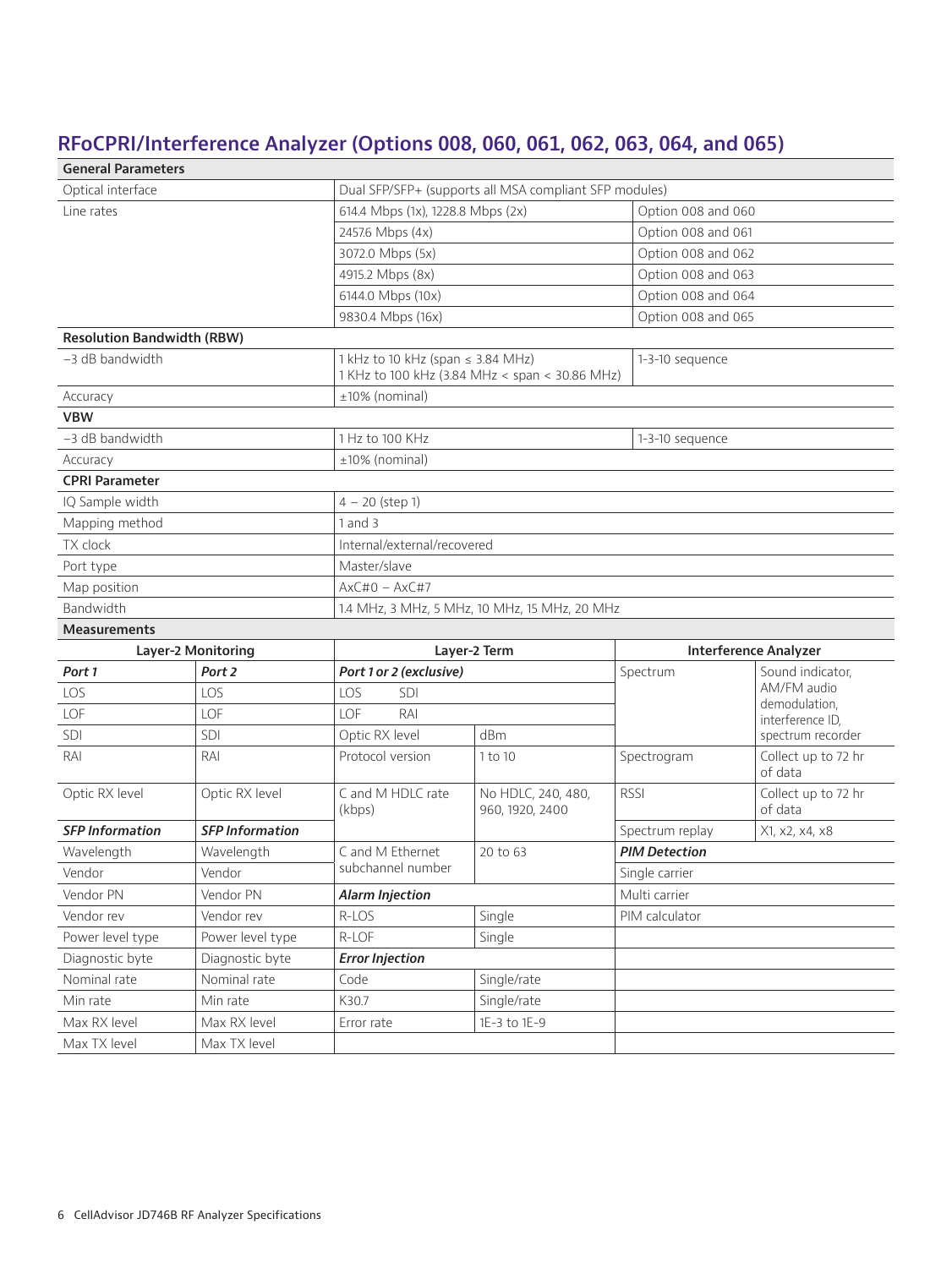### **RFoCPRI GSM (Option 068)**

| <b>General Parameters</b> |                                                                                                                                           |                                                        |                                       |                          |             |
|---------------------------|-------------------------------------------------------------------------------------------------------------------------------------------|--------------------------------------------------------|---------------------------------------|--------------------------|-------------|
| Optical interface         |                                                                                                                                           | Dual SFP/SFP+ (supports all MSA compliant SFP modules) |                                       |                          |             |
| Line rates                | 614.4 Mbps (1x)<br>1228.8 Mbps (2x)<br>2457.6 Mbps (4x)<br>3072.0 Mbps (5x)<br>4915.2 Mbps (8x)<br>6144.0 Mbps (10x)<br>9830.4 Mbps (16x) |                                                        |                                       |                          |             |
| <b>Resolution</b>         | $1$ KHz to 30 kHz (Span $\leq$ 960 kHz)                                                                                                   |                                                        |                                       |                          |             |
| <b>Bandwidth (RBW)</b>    | Accuracy                                                                                                                                  |                                                        | $±10\%$ (nominal)                     |                          |             |
| Video Bandwidth           | 1 Hz to 30 KHz                                                                                                                            |                                                        |                                       |                          |             |
| (RBW)                     | Accuracy                                                                                                                                  |                                                        | ±10% (nominal)                        |                          |             |
| <b>CPRI Parameter</b>     |                                                                                                                                           |                                                        |                                       |                          |             |
| IQ Sample Width           | $4 - 20$ (step 1)                                                                                                                         |                                                        |                                       |                          |             |
| Sample Rate               | 960 KHz                                                                                                                                   |                                                        |                                       |                          |             |
| Mapping                   | $NA=1, S=1, K=4, NC=1$                                                                                                                    |                                                        |                                       |                          |             |
| TX clock                  | Internal/external/recovered                                                                                                               |                                                        |                                       |                          |             |
| Port type                 | Master/slave                                                                                                                              |                                                        |                                       |                          |             |
| Bandwidth                 |                                                                                                                                           | 1.4 MHz, 3 MHz, 5 MHz, 10 MHz, 15 MHz, 20 MHz          |                                       |                          |             |
| <b>Measurements</b>       |                                                                                                                                           |                                                        |                                       |                          |             |
| Layer-2 Monitoring        | Layer-2 Term<br>Layer-2 Term (cont.)                                                                                                      |                                                        |                                       |                          |             |
| Port 1                    | Port <sub>2</sub>                                                                                                                         | Port 1 or 2 (exclusive)                                |                                       | Error                    |             |
| LOS                       | LOS                                                                                                                                       | LOS                                                    | Error rate                            | Code                     | Single/rate |
| LOF                       | LOF                                                                                                                                       | LOF                                                    | K30.7                                 | Error rate               | Single/rate |
| RAI                       | RAI                                                                                                                                       | Optic RX level                                         | dBm                                   | K30.7                    |             |
| SDI                       | SDI                                                                                                                                       | Optic TX level                                         | dBm<br>Interference analyzer          |                          |             |
| Optic RX level            | Optic RX level                                                                                                                            |                                                        |                                       |                          |             |
|                           |                                                                                                                                           | Port Type                                              | Master                                | Spectrum                 |             |
| SFP Information           | SFP Information                                                                                                                           | Protocol Version                                       | 1 to 10                               | Sound indicator          |             |
| Wavelength                | Wavelength                                                                                                                                | C&M HDLC rate (kbps)                                   | No HDLC, 240, 480,<br>960, 1920, 2400 | AM/FM audio demodulation |             |
| Vendor                    | Vendor                                                                                                                                    | C&M Ethernet<br>Subchannel number                      | 20 to 63                              | Interference ID,         |             |
| Vendor PN                 | Vendor PN                                                                                                                                 |                                                        |                                       | Spectrum recorder        |             |
| Vendor rev                | Vendor rev                                                                                                                                | Word Sync Loss Event                                   |                                       | Spectrogram              |             |
| Power level type          | Power level type                                                                                                                          | Code Violation                                         |                                       | <b>RSSI</b>              |             |
| Diagnostic byte           | Diagnostic byte                                                                                                                           | K30.7 words                                            |                                       | Spectrum replay          |             |
| Nominal rate              | Nominal rate                                                                                                                              | Frame Sync Loss Events                                 |                                       | <b>PIM Detection</b>     |             |
| Min rate                  | Min rate                                                                                                                                  | <b>Alarm Injection</b>                                 |                                       | Single Carrier           |             |
| Max RX level              | Max RX level                                                                                                                              | R-LOS                                                  | SDI                                   | Multi Carrier            |             |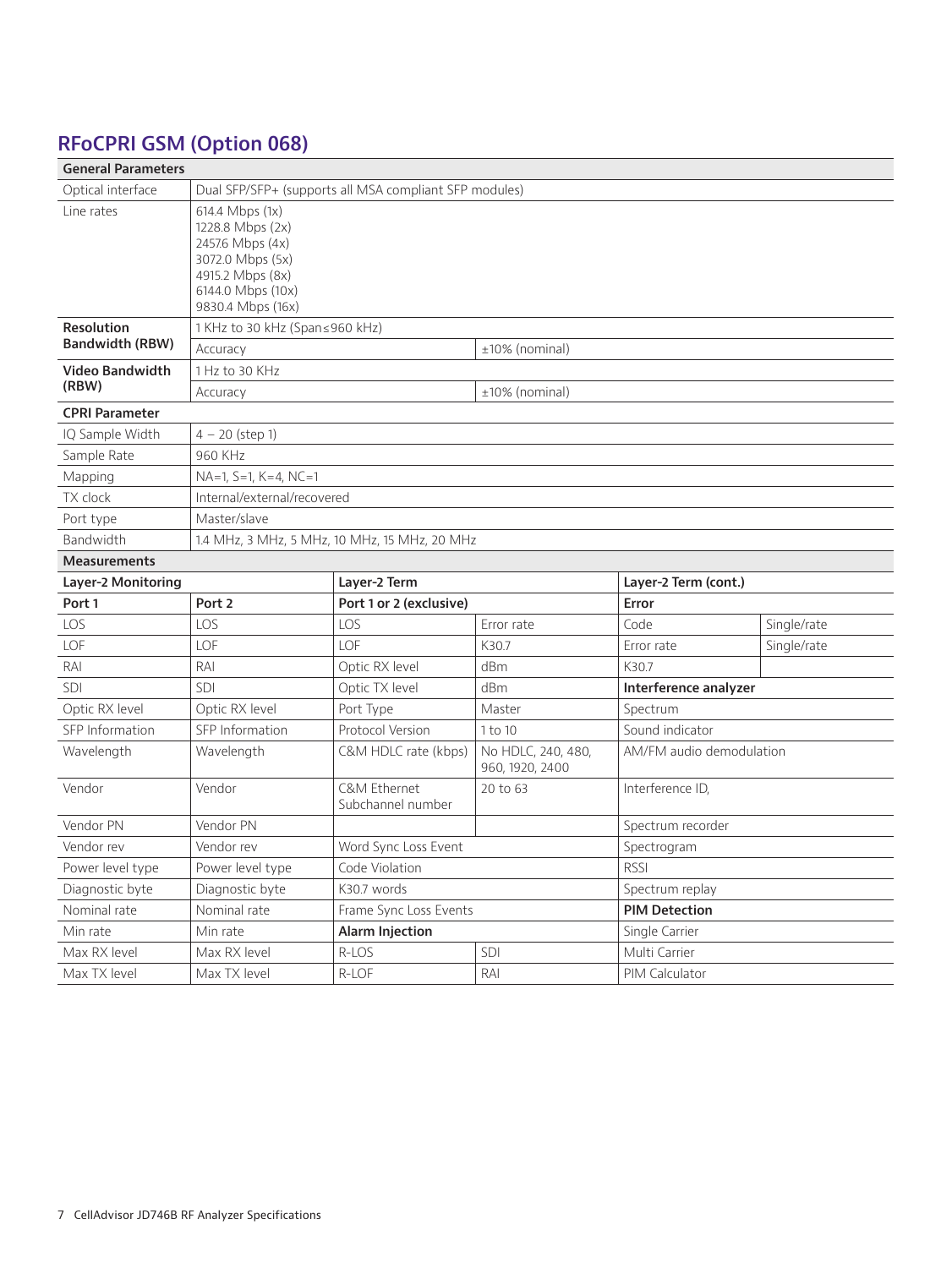### **RFoOBSAITM Interference Analyzer (Option 070, 071, 072, 073)**

| <b>General Parameters</b>  |                        |                                                        |                                                                                                        |                 |                                                  |  |
|----------------------------|------------------------|--------------------------------------------------------|--------------------------------------------------------------------------------------------------------|-----------------|--------------------------------------------------|--|
| Optical interface          |                        | Dual SFP/SFP+ (supports all MSA compliant SFP modules) |                                                                                                        |                 |                                                  |  |
| Line rates                 |                        | 768 Mbps (1x)                                          | Option 070                                                                                             |                 |                                                  |  |
|                            |                        | 1536 Mbps (2x)                                         | Option 071                                                                                             |                 |                                                  |  |
|                            |                        | 3072 Mbps (4x)                                         | Option 072                                                                                             |                 |                                                  |  |
|                            |                        | 6144 Mbps (8x)                                         | Option 073                                                                                             |                 |                                                  |  |
| Resolution Bandwidth (RBW) |                        |                                                        | 1 kHz to 10 kHz (span $\leq$ 3.84 MHz)<br>1 KHz to 100 kHz (3.84 MHz < span ≤ 30.86 MHz)               |                 |                                                  |  |
|                            |                        | Accuracy                                               | ±10% (nominal)                                                                                         |                 |                                                  |  |
| Video Bandwidth (RBW)      |                        | 1 Hz to 100 KHz                                        |                                                                                                        |                 |                                                  |  |
|                            |                        | Accuracy                                               | ±10% (nominal)                                                                                         |                 |                                                  |  |
| RP3 Type                   |                        | LTE (FDD/TDD), UMTS (FDD)                              |                                                                                                        |                 |                                                  |  |
| RP3 Address                |                        | Hexadecimal                                            |                                                                                                        |                 |                                                  |  |
| <b>TX</b> clock            |                        | Internal/external/recovered                            |                                                                                                        |                 |                                                  |  |
| Port type                  |                        | Master/slave                                           |                                                                                                        |                 |                                                  |  |
| Bandwidth                  |                        |                                                        | LTE-FDD/TDD: 1.4 MHz, 3 MHz, 5 MHz, 10 MHz, 15 MHz, 20 MHz<br>UMTS: 3MHz for downlink, 5MHz for Uplink |                 |                                                  |  |
| RP3 Address List           |                        |                                                        | RP3 Address, Technology, Scrambler seed*, Message Count*                                               |                 |                                                  |  |
| Scrambler Seed             |                        | Nx7 Index: $0 - 17$ , step 1                           |                                                                                                        |                 |                                                  |  |
| <b>Measurements</b>        |                        |                                                        |                                                                                                        |                 |                                                  |  |
| Layer-2 Monitoring         |                        | Layer-2 Term                                           | Interference analyzer                                                                                  |                 |                                                  |  |
| Port 1                     | Port 2                 |                                                        | Port 1 or 2 (exclusive)                                                                                |                 | Sound indicator,                                 |  |
| LOS                        | LOS                    | LOS                                                    |                                                                                                        |                 | AM/FM audio<br>demodulation,<br>interference ID, |  |
| LOF                        | LOF                    | <b>LOF</b>                                             |                                                                                                        |                 |                                                  |  |
| Code Violation             | Code Violation         | Optic RX level                                         | dBm                                                                                                    |                 | spectrum recorder                                |  |
| K30.7 words                | K30.7 words            | Optic TX level                                         | dBm                                                                                                    | Spectrogram     | Collect up to 72 hr of                           |  |
| Optic RX level             | Optic RX level         | Port Type                                              | Master                                                                                                 |                 | data                                             |  |
| Optic TX level             | Optic TX level         | <b>TX State</b>                                        | State machine                                                                                          | <b>RSSI</b>     | Collect up to 72 hr of                           |  |
| Messages Address           | Message Address        | <b>RX State</b>                                        | State machine                                                                                          |                 | data                                             |  |
| Message Counter            | Message Counter        | <b>TX Address</b>                                      | RP3 Address (Hexadecimal)                                                                              | Spectrum replay | X1, x2, x4, x8                                   |  |
| <b>SFP Information</b>     | <b>SFP Information</b> | RX Address                                             | RP3 Address (Hexadecimal)                                                                              | PIM Detection   | Single carrier<br>Multi carrier                  |  |
| Wavelength                 | Wavelength             | Word Sync Loss Event                                   |                                                                                                        |                 | PIM calculator                                   |  |
| Vendor                     | Vendor                 | Code Violation                                         |                                                                                                        |                 |                                                  |  |
| Vendor PN                  | Vendor PN              | K30.7 words                                            |                                                                                                        |                 |                                                  |  |
| Vendor rev                 | Vendor rev             | Frame Sync Loss Events                                 |                                                                                                        |                 |                                                  |  |
| Power level type           | Power level type       | <b>Alarm Injection</b>                                 |                                                                                                        |                 |                                                  |  |
| Diagnostic byte            | Diagnostic byte        | K30.7                                                  | Single                                                                                                 |                 |                                                  |  |
| Nominal rate               | Nominal rate           | <b>Error Injection</b>                                 |                                                                                                        |                 |                                                  |  |
| Min rate                   | Min rate               | Code                                                   | Single/rate                                                                                            |                 |                                                  |  |
| Max RX level               | Max RX level           | Error rate                                             | 1E-3 to 1E-9                                                                                           |                 |                                                  |  |
| Max TX level               | Max TX level           |                                                        |                                                                                                        |                 |                                                  |  |

\* Available only when the link rate is 6.1Gbps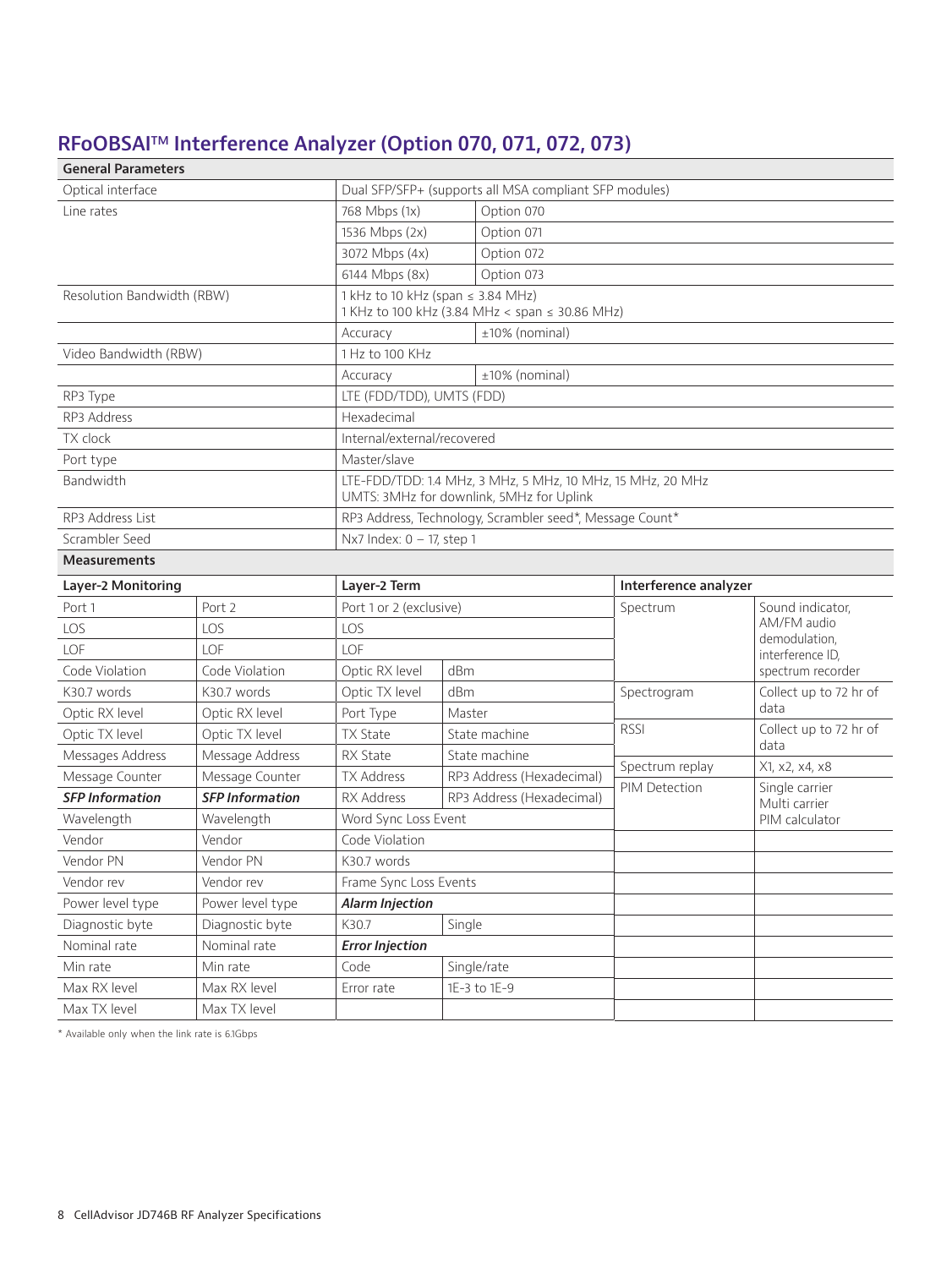### **RFoCPRITM LTE-FDD Signal Generator (Option 081)**

| <b>General Parameters</b> |                                                                           |                                                                                                             |
|---------------------------|---------------------------------------------------------------------------|-------------------------------------------------------------------------------------------------------------|
| Optical interface         | Dual SFP/SFP+ (supports all MSA compliant SFP modules)                    |                                                                                                             |
| Link Rate                 | 9830.4 Mbps (16x)                                                         | 614.4 Mbps (1x), 1228.8 Mbps (2x), 2457.6 Mbps (4x), 3072.0 Mbps (5x), 4915.2 Mbps (8x), 6144.0 Mbps (10x), |
| IQ Sample width           | $8 - 20$ bits                                                             |                                                                                                             |
| Mapping method            | Packed and Flexible                                                       |                                                                                                             |
| Waveform                  | Off: CW<br>On: LTE-FDD E-TM1.1, E-TM1.2, E-TM2, E-TM3.1, E-TM3.2, E-TM3.3 |                                                                                                             |
| Bandwidth                 | 5 MHz, 10MHz, 15MHz, 20MHz                                                |                                                                                                             |
| Sampling Frequency        | N x 3.84MHz (N=2, 4, 6, 8)                                                |                                                                                                             |
| Gain dynamic range        | $0$ to -50 dB                                                             |                                                                                                             |
| Frequency error           | $\pm$ 10 Hz + ref freg accuracy                                           | 99% confidence level                                                                                        |
| Residual EVM (RMS)        | 0.2% (typical)                                                            | Data FVM                                                                                                    |

### **RFoCPRITM LTE-TDD Signal Generator (Option 082)**

| <b>General Parameters</b>            |                                                                                              |                                                                                  |  |  |
|--------------------------------------|----------------------------------------------------------------------------------------------|----------------------------------------------------------------------------------|--|--|
| <b>Optical Hardware (Option 008)</b> |                                                                                              |                                                                                  |  |  |
| Interface                            | Two SFP/SFP+ ports (supports all MSA compliant SFP modules), One Ethernet port               |                                                                                  |  |  |
| <b>CPRI Parameter</b>                |                                                                                              |                                                                                  |  |  |
| Line coding                          | 8B/10B                                                                                       |                                                                                  |  |  |
| Line rates                           | 614.4 Mbps, 1228.8 Mbps (Option 060)<br>2457.6 Mbps (Option 061)<br>3072.0 Mbps (Option 062) | 4915.2 Mbps (Option 063)<br>6144.0 Mbps (Option 064)<br>9830.4 Mbps (Option 065) |  |  |
| <b>CPRI Parameter</b>                |                                                                                              |                                                                                  |  |  |
| IQ Sample width                      | $4 - 20$ (step 1)                                                                            |                                                                                  |  |  |
| Mapping method                       | 1 and 3                                                                                      |                                                                                  |  |  |
| Waveform                             | CW, LTE-TDD E-TM1.1, E-TM1.2, E-TM2, E-TM3.1, E-TM3.2, E-TM3.3                               |                                                                                  |  |  |
| Bandwidth                            | 5 MHz, 10 MHz, 15 MHz, 20 MHz                                                                |                                                                                  |  |  |
| Sampling Frequency                   | $N \times 3.84$ MHz (N=2, 4, 6, 8)                                                           |                                                                                  |  |  |
| Gain dynamic range                   | $0$ to $-50$ dB                                                                              |                                                                                  |  |  |
| Frequency error                      | $\pm$ 10 Hz + ref freg accuracy, 99% confidence level                                        |                                                                                  |  |  |
| Residual EVM (RMS)                   | 0.02% (typical), Data EVM                                                                    |                                                                                  |  |  |
|                                      |                                                                                              |                                                                                  |  |  |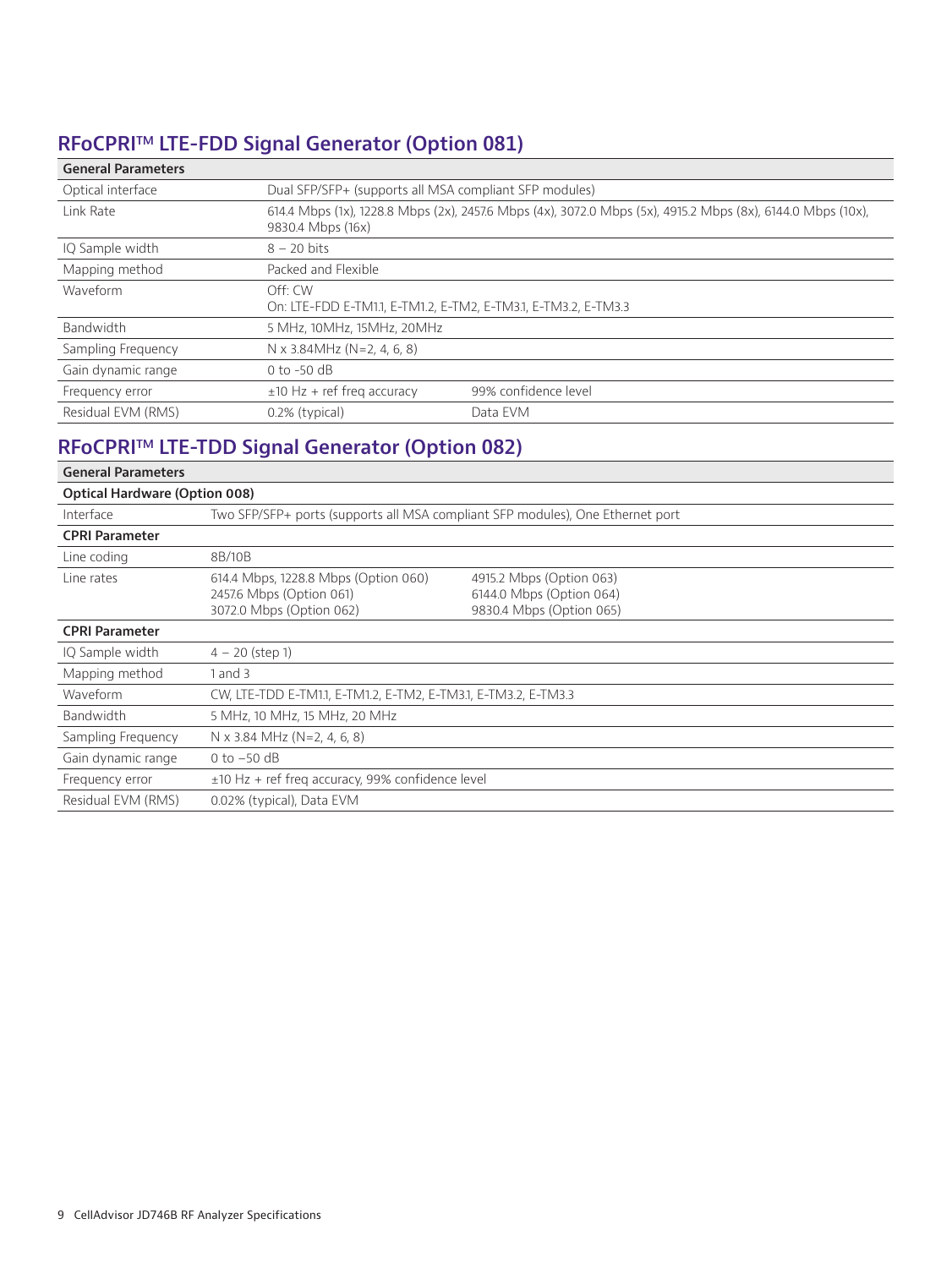### **RFoCPRI LTE-FDD Multi Carrier Signal Generator (Option 083)**

#### **General Parameters**

| <b>Optical Hardware (Option 008)</b> |                                                                                                      |
|--------------------------------------|------------------------------------------------------------------------------------------------------|
| Interface                            | Two SFP/SFP+ ports (supports all MSA compliant SFP modules)                                          |
| Max TX                               | 4 carriers / SFP port, Dual port operation is available                                              |
| <b>CPRI Parameter</b>                |                                                                                                      |
| Line coding                          | 8B/10B                                                                                               |
| Line rates                           | 614.4 Mbps<br>1228.8 Mbps<br>2457.6 Mbps<br>3072.0 Mbps<br>4915.2 Mbps<br>6144.0 Mbps<br>9830.4 Mbps |
| <b>CPRI Parameter</b>                |                                                                                                      |
| IQ Sample width                      | $8 - 20$ (step 1)                                                                                    |
| Waveform mapping                     | Carrier / TX Container                                                                               |
|                                      | Map Position                                                                                         |
| Waveform                             | CW, CW (two tone), LTE-FDD E-TM1.1, E-TM1.2, E-TM2, E-TM3.1, E-TM3.2, E-TM3.3                        |
| Bandwidth                            | 5 MHz, 10 MHz, 15 MHz, 20 MHz                                                                        |
| Sampling Frequency                   | $N \times 3.84$ MHz (N=2, 4, 6, 8)                                                                   |
| Gain dynamic range                   | $0$ to $-50$ dB                                                                                      |
| Frequency error                      | $\pm$ 10 Hz + ref freg accuracy, 99% confidence level                                                |
| Residual EVM (RMS)                   | 0.02% (typical), Data EVM                                                                            |

### **RFoCPRI LTE-TDD Multi Carrier Signal Generator (Option 084)**

| <b>General Parameters</b>            |                                                                                                      |
|--------------------------------------|------------------------------------------------------------------------------------------------------|
| <b>Optical Hardware (Option 008)</b> |                                                                                                      |
| Interface                            | Two SFP/SFP+ ports (supports all MSA compliant SFP modules)                                          |
| Max TX                               | 4 carriers / SFP port, Dual port operation is available                                              |
| <b>CPRI Parameter</b>                |                                                                                                      |
| Line coding                          | 8B/10B                                                                                               |
| Line rates                           | 614.4 Mbps<br>1228.8 Mbps<br>2457.6 Mbps<br>3072.0 Mbps<br>4915.2 Mbps<br>6144.0 Mbps<br>9830.4 Mbps |
| <b>CPRI Parameter</b>                |                                                                                                      |
| IQ Sample width                      | $8 - 20$ (step 1)                                                                                    |
| Waveform mapping                     | Carrier / TX Container                                                                               |
|                                      | Map Position                                                                                         |
| Waveform                             | CW, CW (two tone), LTE-TDD E-TM1.1, E-TM1.2, E-TM2, E-TM3.1, E-TM3.2, E-TM3.3                        |
| Bandwidth                            | 5 MHz, 10 MHz, 15 MHz, 20 MHz                                                                        |
| Sampling Frequency                   | N x 3.84 MHz (N=2, 4, 6, 8)                                                                          |
| Gain dynamic range                   | 0 to $-50$ dB                                                                                        |
| Frequency error                      | $\pm$ 10 Hz + ref freq accuracy, 99% confidence level                                                |
| Residual EVM (RMS)                   | 0.02% (typical), Data EVM                                                                            |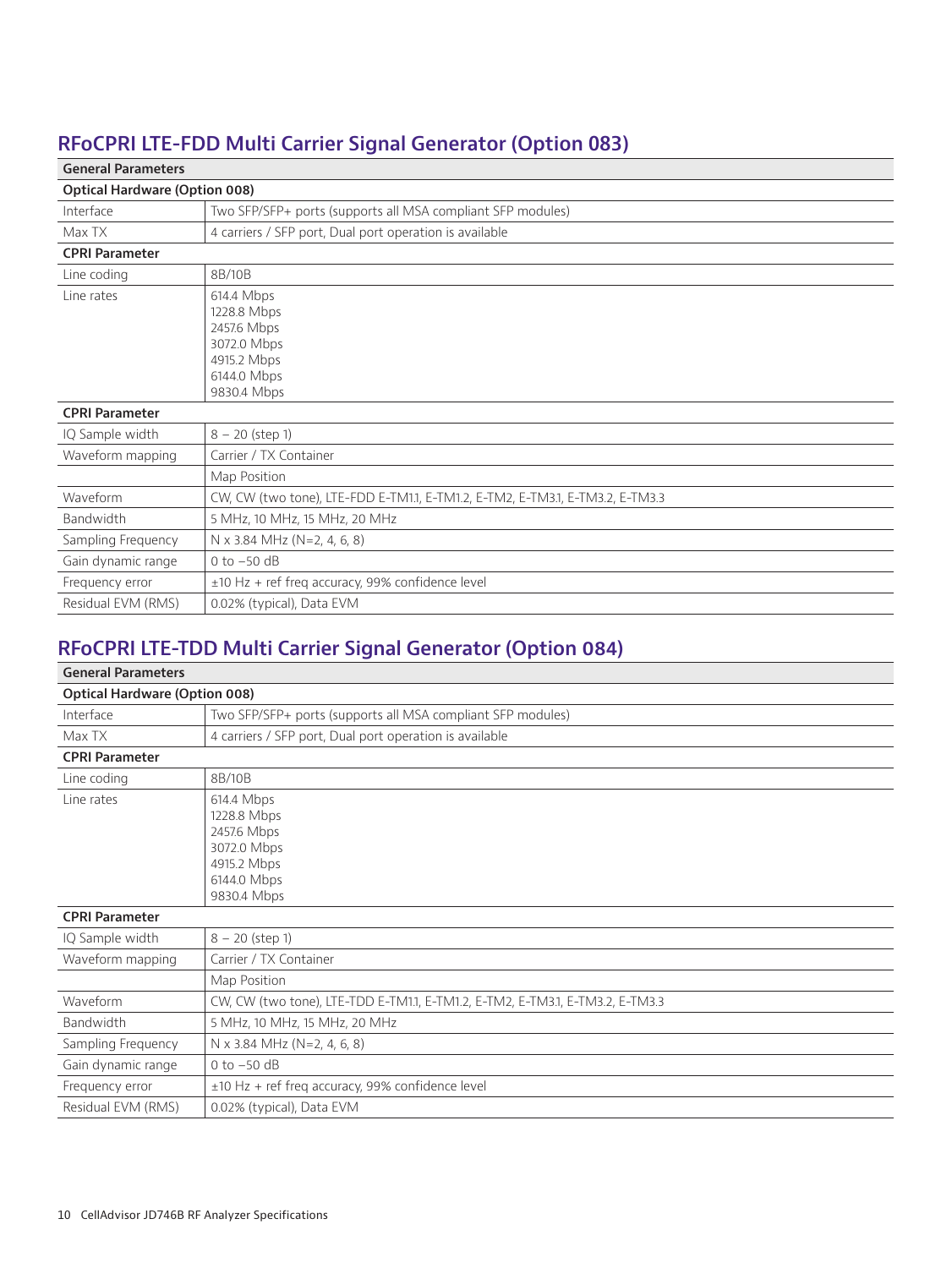## **RFoOBSAITM LTE-FDD Signal Generator (Option 086)**

| <b>General Parameters</b>            |                                                                                |                                                  |  |  |
|--------------------------------------|--------------------------------------------------------------------------------|--------------------------------------------------|--|--|
| <b>Optical Hardware (Option 008)</b> |                                                                                |                                                  |  |  |
| Interface                            | Two SFP/SFP+ ports (supports all MSA compliant SFP modules), One Ethernet port |                                                  |  |  |
| Max TX                               | 4 Carrier/SFP port (Option 083 or 084), Dual port operation                    |                                                  |  |  |
| <b>OBSAI Parameter</b>               |                                                                                |                                                  |  |  |
| Line coding                          | 8B/10B                                                                         |                                                  |  |  |
| Line rates                           | 768 Mbps (Option 070)<br>1536 Mbps (Option 071)                                | 3072 Mbps (Option 072)<br>6144 Mbps (Option 073) |  |  |
| <b>CPRI Parameter</b>                |                                                                                |                                                  |  |  |
| RP3 Type                             | LTE                                                                            |                                                  |  |  |
| RP3 Address                          | Hexadecimal                                                                    |                                                  |  |  |
| Waveform                             | CW, LTE-FDD E-TM1.1, E-TM1.2, E-TM2, E-TM3.1, E-TM3.2, E-TM3.3                 |                                                  |  |  |
| Bandwidth                            | 5 MHz, 10 MHz, 15 MHz, 20 MHz                                                  |                                                  |  |  |
| Sampling Frequency                   | $N \times 3.84$ MHz (N=2, 4, 6, 8)                                             |                                                  |  |  |
| Gain dynamic range                   | 0 to $-50$ dB                                                                  |                                                  |  |  |
| Frequency error                      | $\pm$ 10 Hz + ref freg accuracy, 99% confidence level                          |                                                  |  |  |
| Residual EVM (RMS)                   | 0.02% (typical), Data EVM                                                      |                                                  |  |  |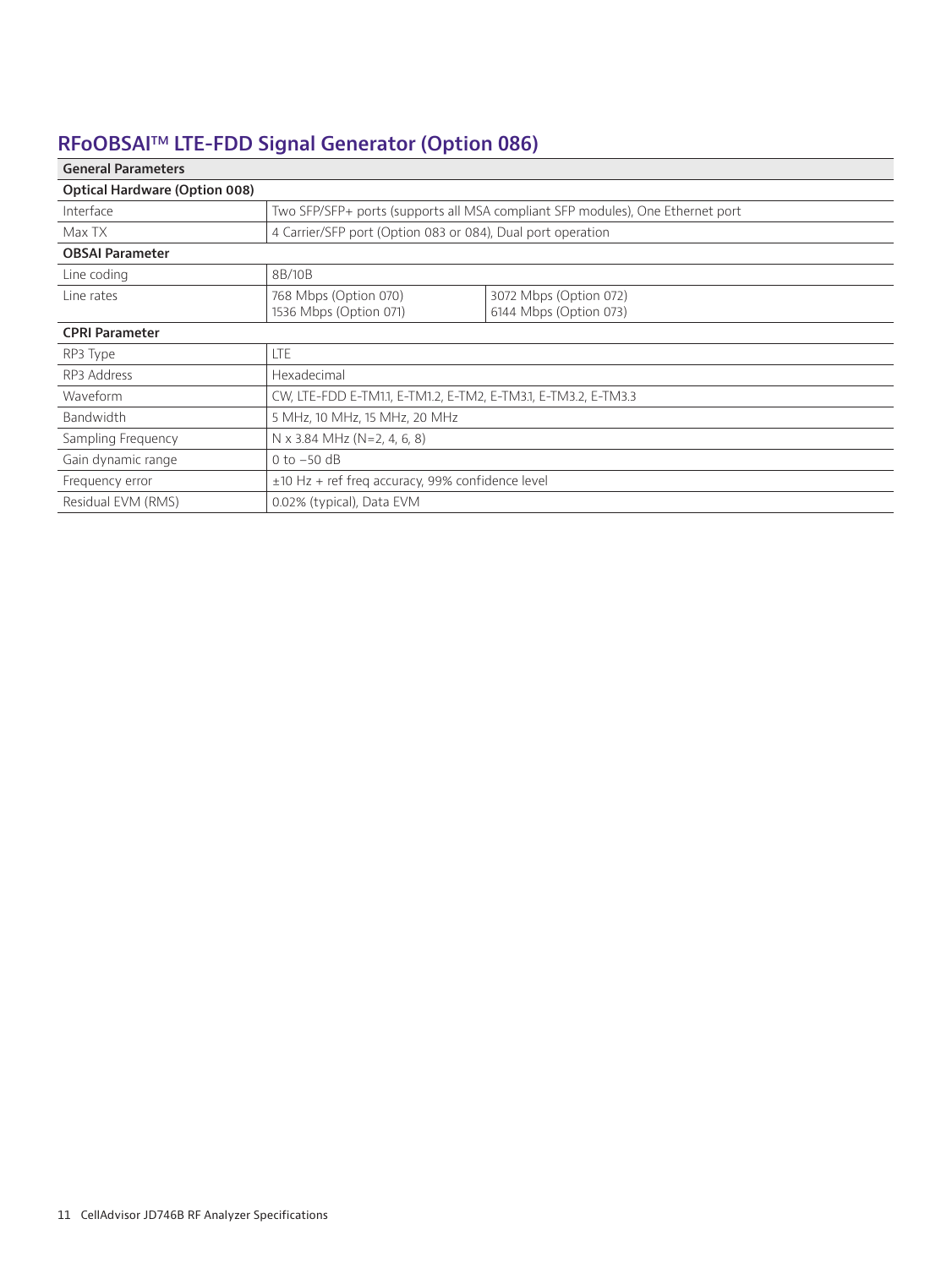## **RFoCPRI BBU Emulation for Alcatel-Lucent (Option 101)**

| <b>General Parameters</b>                                                                    |                                                                                                 |                                                                                  |                                                                          |
|----------------------------------------------------------------------------------------------|-------------------------------------------------------------------------------------------------|----------------------------------------------------------------------------------|--------------------------------------------------------------------------|
| <b>Optical Hardware (Option 008)</b>                                                         |                                                                                                 |                                                                                  |                                                                          |
| Interface                                                                                    |                                                                                                 | Two SFP/SFP+ ports (supports all MSA compliant SFP modules), One Ethernet port   |                                                                          |
| Max TX                                                                                       | 4 Carrier/SFP port (Option 083 or 084), Dual port operation                                     |                                                                                  |                                                                          |
| <b>CPRI Parameter</b>                                                                        |                                                                                                 |                                                                                  |                                                                          |
| Line coding                                                                                  | 8B/10B                                                                                          |                                                                                  |                                                                          |
| Line rates                                                                                   | 614.4 Mbps, 1228.8 Mbps (Option<br>060)<br>2457.6 Mbps (Option 061)<br>3072.0 Mbps (Option 062) | 4915.2 Mbps (Option 063)<br>6144.0 Mbps (Option 064)<br>9830.4 Mbps (Option 065) |                                                                          |
| <b>Resolution Bandwidth (RBW)</b>                                                            |                                                                                                 |                                                                                  |                                                                          |
| $-3$ dB bandwidth                                                                            | 1 kHz to 10 kHz (span ≤ 3.84 MHz)<br>1 KHz to 100 kHz (3.84 MHz < span ≤ 30.86 MHz)             |                                                                                  |                                                                          |
| Accuracy                                                                                     | ±10% (nominal)                                                                                  |                                                                                  |                                                                          |
| <b>CPRI Parameter</b>                                                                        |                                                                                                 |                                                                                  |                                                                          |
| IQ Sample width                                                                              | $4 - 20$ (step 1)                                                                               |                                                                                  |                                                                          |
| Mapping method                                                                               | 1 and 3                                                                                         |                                                                                  |                                                                          |
| TX clock                                                                                     | Internal/External                                                                               |                                                                                  |                                                                          |
| Port type                                                                                    | Master                                                                                          |                                                                                  |                                                                          |
| Bandwidth                                                                                    | 5 MHz, 10 MHz, 15 MHz, 20 MHz                                                                   |                                                                                  |                                                                          |
| <b>Measurements</b>                                                                          |                                                                                                 |                                                                                  |                                                                          |
|                                                                                              |                                                                                                 | Option 101                                                                       |                                                                          |
| <b>Carrier Configuration</b>                                                                 | <b>SFP Information</b>                                                                          | <b>Spectrum Clearance</b>                                                        | Coverage Range                                                           |
| RRH description                                                                              | RRH description                                                                                 | Spectrum                                                                         | Spectrum                                                                 |
| Carrier information                                                                          | SFP information                                                                                 | Spectrogram                                                                      | Carrier information                                                      |
| <b>CPRI and Active SW</b>                                                                    | <b>RTD</b> Information                                                                          | <b>RSSI</b>                                                                      | <b>VSWR</b>                                                              |
| RRH description                                                                              | Round Trip Delay                                                                                | Dual spectrum                                                                    | Tilt                                                                     |
| CPRI state                                                                                   | Round Trip Delay (avg/min/max)                                                                  | Dual active trace                                                                | <b>PIM Analysis</b>                                                      |
| Active SW                                                                                    |                                                                                                 | Dual spectrogram                                                                 | Single radio                                                             |
|                                                                                              |                                                                                                 |                                                                                  | Spectrum flatness                                                        |
|                                                                                              |                                                                                                 | Option 101/083/084                                                               |                                                                          |
| PIM Analysis with two sweep tones from a single SFP port.                                    |                                                                                                 | PIM Detection with up to 4 LTE carriers                                          |                                                                          |
| PIM Analysis with two sweep tones from each SFP port under dual<br><b>BBU</b> emulation mode |                                                                                                 | dual BBU emulation mode                                                          | PIM Detection with up to 8 LTE carriers (2 SFP ports x 4 carriers) under |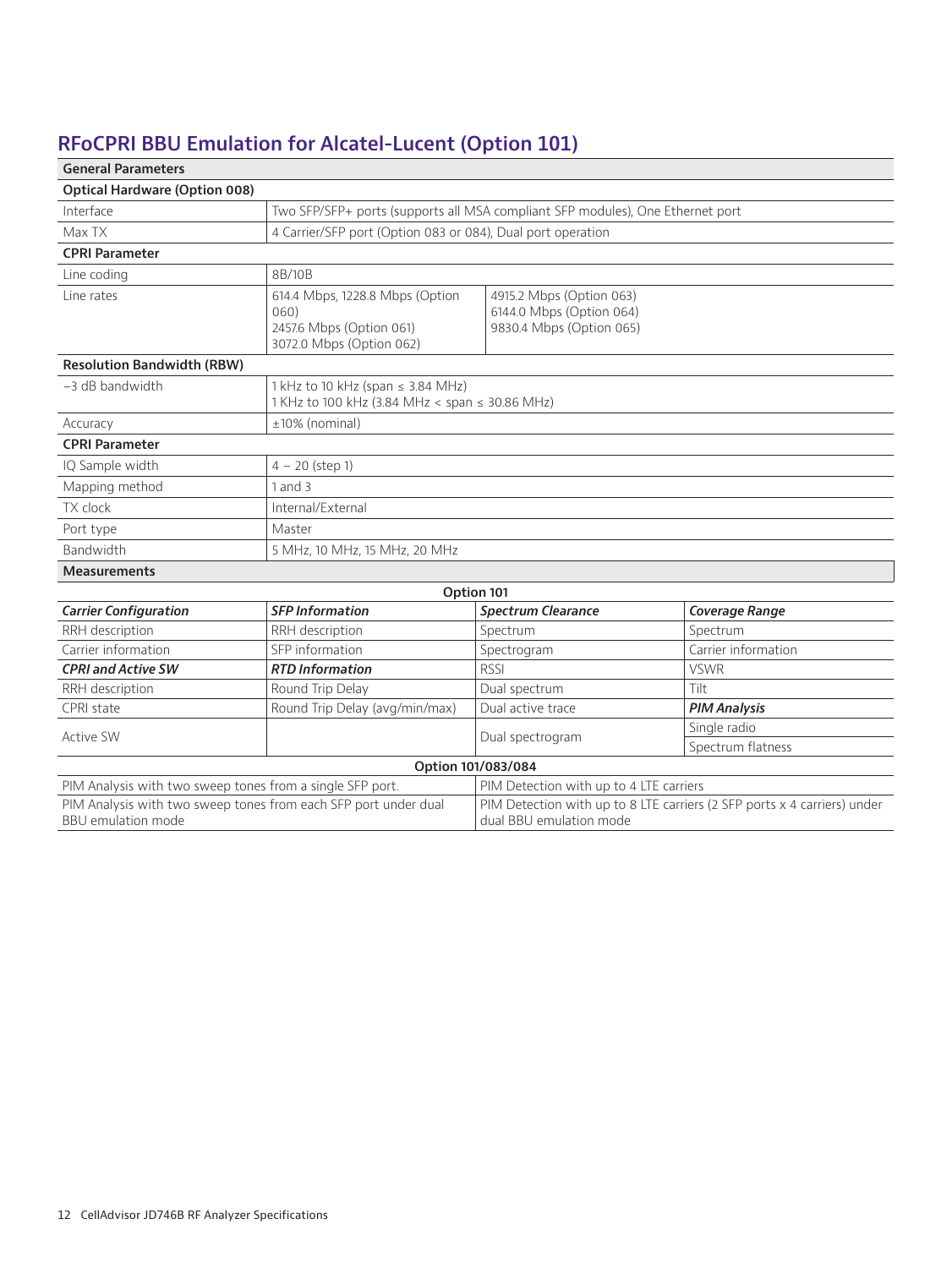### **Layer-2 BERT (Option 110)**

| <b>General Parameters</b>                       |                                                                                                                                                                                                                                                                                                                                                                                                                                                                                                                        |                                                           |                                      |                              |                |
|-------------------------------------------------|------------------------------------------------------------------------------------------------------------------------------------------------------------------------------------------------------------------------------------------------------------------------------------------------------------------------------------------------------------------------------------------------------------------------------------------------------------------------------------------------------------------------|-----------------------------------------------------------|--------------------------------------|------------------------------|----------------|
| Optical interface                               |                                                                                                                                                                                                                                                                                                                                                                                                                                                                                                                        | Dual SFP/SFP+ (supports all MSA compliant SFP modules)    |                                      |                              |                |
| Line rates                                      | 614.4 Mbps (1x), 1228.8 Mbps (2x), 2457.6 Mbps (4x), 3072.0 Mbps (5x), 4915.2 Mbps (8x), 6144.0 Mbps (10x),<br>9830.4 Mbps (16x)                                                                                                                                                                                                                                                                                                                                                                                       |                                                           |                                      |                              |                |
| TX clock                                        |                                                                                                                                                                                                                                                                                                                                                                                                                                                                                                                        | Internal/external/recovered                               |                                      |                              |                |
| Port                                            |                                                                                                                                                                                                                                                                                                                                                                                                                                                                                                                        | SFP Port 1 and Port 2 (Dual independent operation)        |                                      |                              |                |
| Port type                                       | Master/Slave                                                                                                                                                                                                                                                                                                                                                                                                                                                                                                           |                                                           |                                      |                              |                |
|                                                 | Alarm                                                                                                                                                                                                                                                                                                                                                                                                                                                                                                                  |                                                           | R-LOS/R-LOF/RAI/SDI                  |                              |                |
| Alarm / Error Injection                         | Error                                                                                                                                                                                                                                                                                                                                                                                                                                                                                                                  |                                                           | Code/ K30.7/ Bit                     |                              |                |
|                                                 | Insert Type                                                                                                                                                                                                                                                                                                                                                                                                                                                                                                            |                                                           | Single/Rate                          |                              |                |
| PRBS Pattern                                    | Live, Digital Word, ANSI 2 <sup>23</sup> -1, ANSI 2 <sup>23</sup> -1 Inv, ANSI 2 <sup>31</sup> -1, ANSI 2 <sup>31</sup> -1 Inv, ANSI 2 <sup>20</sup> -1, ANSI 2 <sup>20</sup> -1 Inv, ANSI 2 <sup>15</sup> -1, ANSI<br>2 <sup>15</sup> -1 lnv, ANSI 2 <sup>11</sup> -1, ANSI 2 <sup>11</sup> -1 lnv, ITU 2 <sup>23</sup> -1, ITU 2 <sup>23</sup> -1 lnv, ITU 2 <sup>31</sup> -1, ITU 2 <sup>31</sup> -1 lnv, ITU 2 <sup>15</sup> -1, ITU 2 <sup>15</sup> -1 lnv, ITU 2 <sup>11</sup> -1,<br>ITU 2 <sup>11</sup> -1 Inv |                                                           |                                      |                              |                |
|                                                 | Bulk mode for whole payload                                                                                                                                                                                                                                                                                                                                                                                                                                                                                            |                                                           |                                      |                              |                |
| PRBS Pattern Mapping mode                       |                                                                                                                                                                                                                                                                                                                                                                                                                                                                                                                        |                                                           | Bandwidth: 5MHz, 10MHz, 15MHz, 20MHz |                              |                |
|                                                 |                                                                                                                                                                                                                                                                                                                                                                                                                                                                                                                        | Channelized mode for AxC Group<br>Map Position: AxC 0 - 7 |                                      |                              |                |
| Round Trip Delay                                | Resolution: ns (min step: 1ns)                                                                                                                                                                                                                                                                                                                                                                                                                                                                                         |                                                           |                                      |                              |                |
| <b>Measurements</b>                             |                                                                                                                                                                                                                                                                                                                                                                                                                                                                                                                        |                                                           |                                      |                              |                |
| Common                                          |                                                                                                                                                                                                                                                                                                                                                                                                                                                                                                                        |                                                           |                                      |                              |                |
| LOS                                             | RAI                                                                                                                                                                                                                                                                                                                                                                                                                                                                                                                    |                                                           | Pattern Sync                         |                              | Optic Rx level |
| LOF                                             | SDI                                                                                                                                                                                                                                                                                                                                                                                                                                                                                                                    |                                                           |                                      |                              | Optic Tx level |
| <b>BERT</b>                                     |                                                                                                                                                                                                                                                                                                                                                                                                                                                                                                                        | Count                                                     |                                      | L1 Inband                    |                |
| Code Violation                                  |                                                                                                                                                                                                                                                                                                                                                                                                                                                                                                                        | Rx Code Words                                             |                                      | <b>RX Protocol Version</b>   |                |
| Code Violation Rate                             |                                                                                                                                                                                                                                                                                                                                                                                                                                                                                                                        | Tx Code Words                                             |                                      | Rx C&M HDLC Rate (kbps)      |                |
| RX K30.7 Words                                  | Rx Frame                                                                                                                                                                                                                                                                                                                                                                                                                                                                                                               |                                                           |                                      | Rx C&M Eth Subchannel Number |                |
| Word Sync Loss Events<br>Tx Frame               |                                                                                                                                                                                                                                                                                                                                                                                                                                                                                                                        |                                                           | <b>TX Protocol Version</b>           |                              |                |
| Frame Sync Loss Events<br>Round Trip Delay      |                                                                                                                                                                                                                                                                                                                                                                                                                                                                                                                        |                                                           | TX C&M HDLC Rate (kbps)              |                              |                |
| <b>Bit Errors</b><br>Round Trip Delay (Offset)  |                                                                                                                                                                                                                                                                                                                                                                                                                                                                                                                        |                                                           | TX C&M Eth Subchannel Number         |                              |                |
| <b>Bit Error Rate</b><br>Round Trip Delay (avg) |                                                                                                                                                                                                                                                                                                                                                                                                                                                                                                                        |                                                           | Port Type                            |                              |                |
| Svc Disruption (ms)                             |                                                                                                                                                                                                                                                                                                                                                                                                                                                                                                                        | Round Trip Delay (min)                                    |                                      | Start-up State               |                |
|                                                 |                                                                                                                                                                                                                                                                                                                                                                                                                                                                                                                        | Round Trip Delay (max)                                    |                                      |                              |                |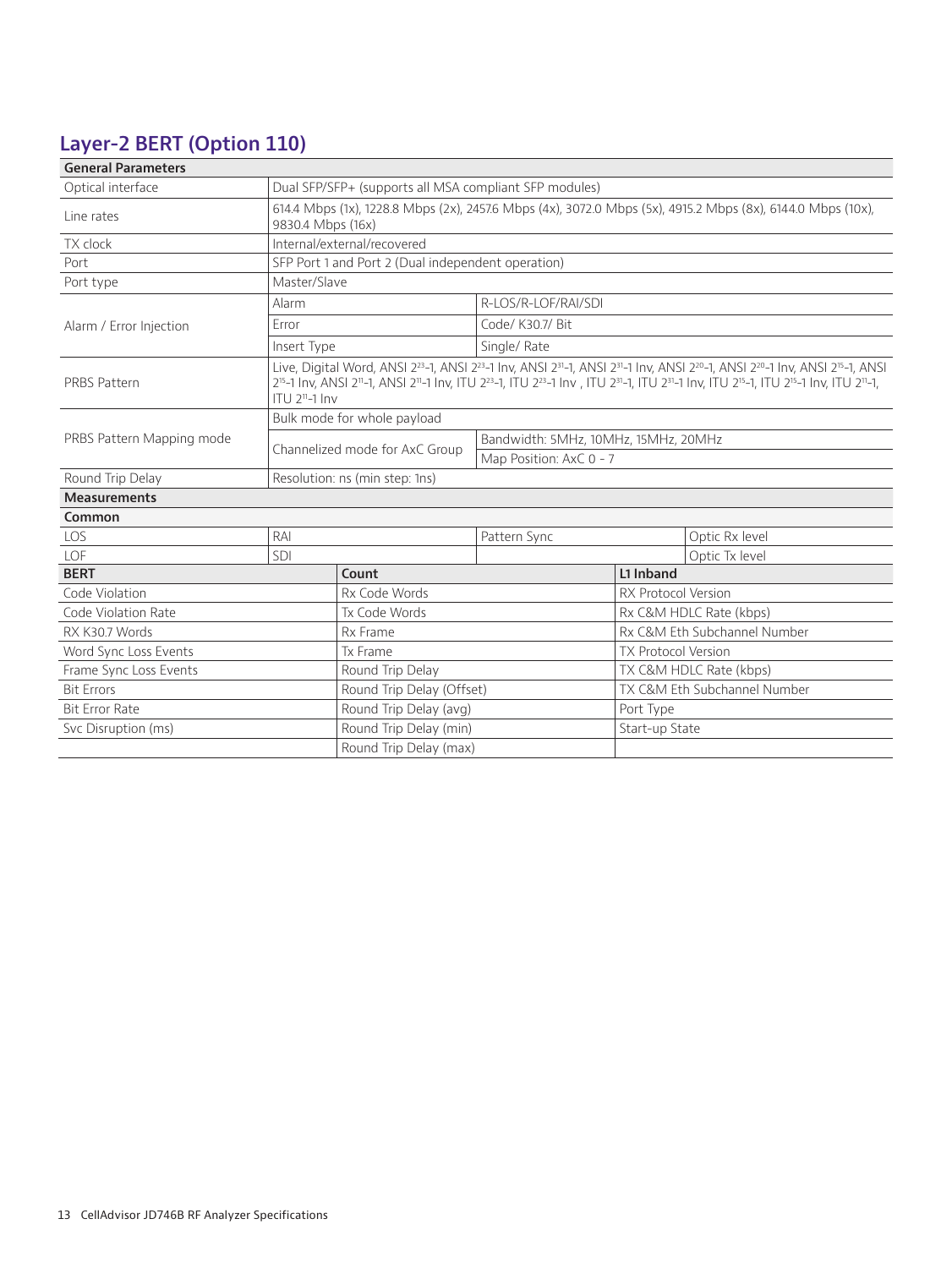### **General Information**

| <b>Inputs and Outputs</b>                                                       |                                                                                                       |                                         |  |
|---------------------------------------------------------------------------------|-------------------------------------------------------------------------------------------------------|-----------------------------------------|--|
| RF In<br>Connector<br>Impedance<br>Damage level                                 | Spectrum analyzer<br>Type-N, female<br>50 Ω (nominal)<br>$> +40$ dBm, $\pm 50$ V DC (nominal)         |                                         |  |
| <b>Reflection/RF Out</b><br>Connector<br>Impedance<br>Damage level              | Cable and antenna analyzer<br>Type-N, female<br>50 $\Omega$ (nominal)<br>>+37 dBm, ±50 V DC (nominal) |                                         |  |
| RF In<br>Connector<br>Impedance<br>Damage level                                 | Cable and antenna analyzer<br>Type-N, female<br>50 Ω (nominal)<br>$>+25$ dBm, $\pm 50$ V DC (nominal) |                                         |  |
| <b>External Trigger, GPS</b><br>Connector<br>Impedance                          | SMA, female<br>50 $\Omega$ (nominal)                                                                  |                                         |  |
| <b>External Ref</b><br>Connector<br>Impedance<br>Input frequency<br>Input range | SMA, female<br>50 Ω (nominal)<br>10 MHz, 13 MHz, 15 MHz<br>$-5$ to $+5$ dBm                           |                                         |  |
| <b>USB</b><br>$USB$ host <sup>1</sup><br>USB client <sup>2</sup>                | Type A, 1 port<br>Type B, 1 port                                                                      |                                         |  |
| <b>SFP Cage</b><br>Port 1<br>Port 2                                             | RFoFiber (with option 008)<br>SFP/SFP+ compatible                                                     |                                         |  |
| LAN <sup>3</sup>                                                                | RJ45, 10/100Base-T                                                                                    |                                         |  |
| Audio jack                                                                      | 3.5 mm headphone jack                                                                                 |                                         |  |
| External power                                                                  | 5.5 mm barrel connector                                                                               |                                         |  |
| Speaker                                                                         | Built-in speaker                                                                                      |                                         |  |
| <b>Display</b>                                                                  |                                                                                                       |                                         |  |
| Type                                                                            | Resistive touch screen                                                                                |                                         |  |
| Size                                                                            | 8 inch, LED backlight, transflective LCD<br>with anti-glare coating                                   |                                         |  |
| Power                                                                           |                                                                                                       |                                         |  |
| External DC input                                                               | 18 to 19 V DC                                                                                         |                                         |  |
| Power consumption                                                               | 42 W                                                                                                  | 54 W maximum<br>(when charging battery) |  |

| <b>Battery</b>                                                                       |                                                         |                                       |  |
|--------------------------------------------------------------------------------------|---------------------------------------------------------|---------------------------------------|--|
| Type                                                                                 | 10.8 V, 7800 mA/hr (Lithium ion)                        |                                       |  |
| Operating time                                                                       | >3 hr (typical at spectrum analyzer)                    |                                       |  |
| Charge time                                                                          | 3 hr (while not operating)<br>9 hr (while operating)    |                                       |  |
| Charging temperature                                                                 | 0 to 45°C (32 to 104°F) ≤85% RH                         |                                       |  |
| Discharging temperature                                                              |                                                         | $-20$ to 55°C (4 to 131°F) ≤85% RH    |  |
| Storage temperature <sup>4</sup>                                                     | 0 to 25°C (32 to 77°F)                                  |                                       |  |
| Data Storage                                                                         |                                                         |                                       |  |
| Internal                                                                             | Maximum 512 MB                                          |                                       |  |
| External <sup>5</sup>                                                                |                                                         | Limited by size of USB flash drive    |  |
| Environmental                                                                        |                                                         |                                       |  |
| <b>Operating Temperature</b>                                                         |                                                         |                                       |  |
| AC power                                                                             | charging)                                               | 0 to 40C (without derating on battery |  |
|                                                                                      | -10 to 55C (with derating on battery<br>charging)       |                                       |  |
| 0 to 40C (without derating on battery<br><b>Battery Operation</b><br>operating time) |                                                         |                                       |  |
|                                                                                      | -10 to 55C (with derating on battery<br>operating time) |                                       |  |
| Maximum humidity                                                                     | 95% RH (noncondensing)                                  |                                       |  |
| Shock and vibration                                                                  | MIL-PRF-28800F class 2                                  |                                       |  |
| Storage temperature <sup>6</sup>                                                     | $-30$ to 71°C (-22 to 160°F)                            |                                       |  |
| <b>EMC</b>                                                                           |                                                         |                                       |  |
| IEC/EN 61326-1:2013 (complies with European EMC)                                     |                                                         |                                       |  |
| CISPR11:2009 +A1:2010                                                                |                                                         |                                       |  |
| <b>ESD</b>                                                                           |                                                         |                                       |  |
| IEC/EN 61000-4-2                                                                     |                                                         |                                       |  |
| Size and Weight (standard configuration)                                             |                                                         |                                       |  |
| Weight (with battery)                                                                | Standard                                                | 4.17 kg (9.19 lb)                     |  |
|                                                                                      | Full loaded                                             | 4.34 kg (9.57 lb)                     |  |
| Size ( $W \times H \times D$ )                                                       | 295 x 195 x 82 mm                                       |                                       |  |
| Warranty                                                                             |                                                         |                                       |  |
| 3 years                                                                              |                                                         |                                       |  |
| <b>Calibration Cycle</b>                                                             |                                                         |                                       |  |
| 1 year                                                                               |                                                         |                                       |  |

1. Connects flash drive, power sensor, EZ-Cal kit, and fiber microscope.

2. Data transfer and PC Application based remote control.

3. Data transfer or PC Application/Web-based remote control.

4. 20 to 85% RH, store battery pack in low-humidity environment; extended exposure to temperature above 45°C could significantly degrade battery performance and life.

5. Supports USB 2.0 compatible memory devices.

6. With the battery pack removed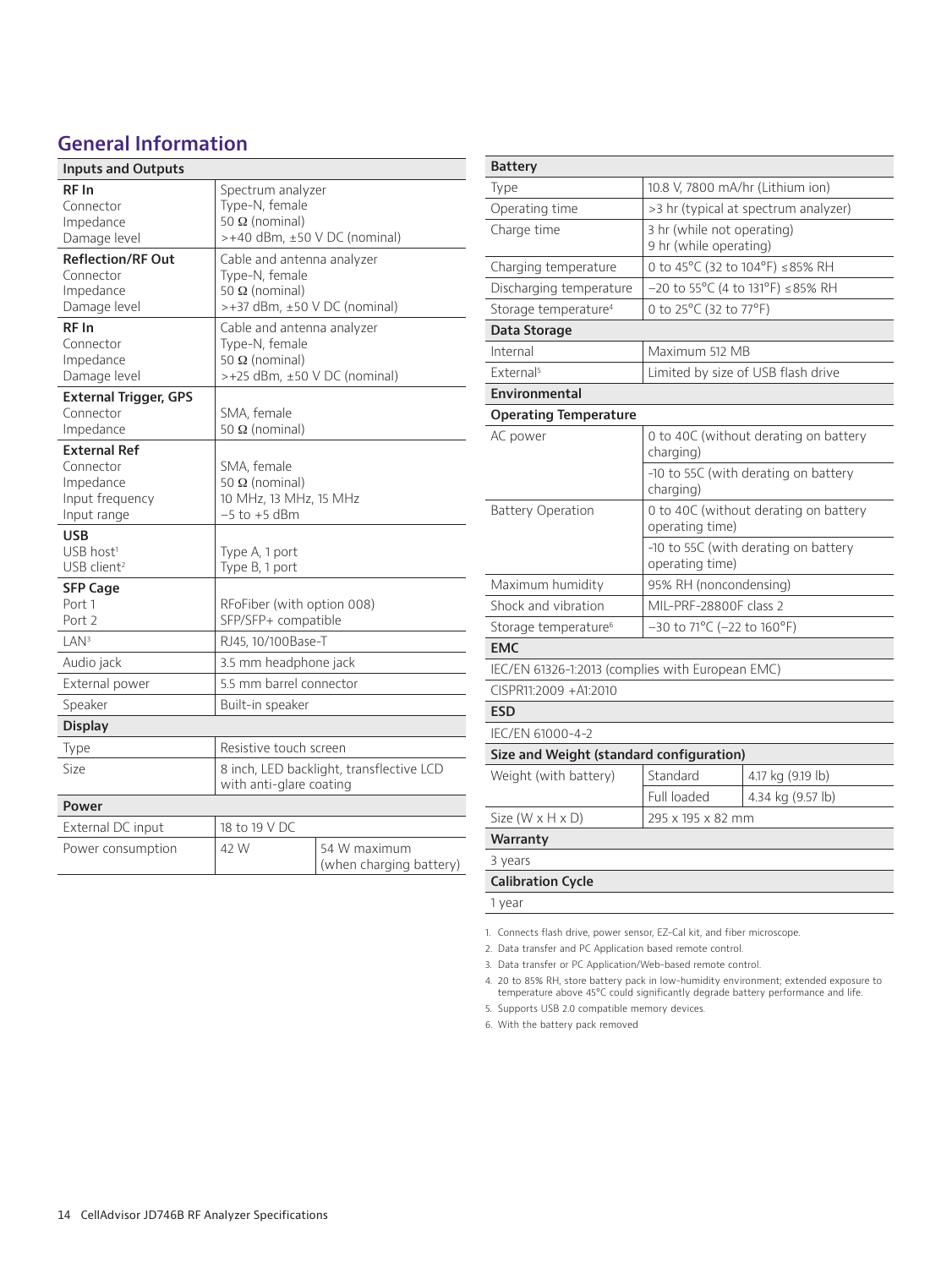### **Ordering Information**

| Description                                                                                                                                 | <b>Part Number</b> |
|---------------------------------------------------------------------------------------------------------------------------------------------|--------------------|
| <b>Standard CellAdvisor RF Analyzer</b>                                                                                                     |                    |
| RF analyzer includes:                                                                                                                       | JD746B1,2          |
| Spectrum analyzer<br>100 kHz to 4 GHz<br>RF power meter<br>10 MHz to 4 GHz                                                                  |                    |
| Cable and antenna<br>5 MHz to 4 GHz                                                                                                         |                    |
| <b>Options</b><br>NOTE: Upgrade options for the JD746B use the designation JD746BU before the respective<br>last three-digit option number. |                    |
| 2 Port transmission measurements for JD746B <sup>3</sup>                                                                                    | JD746B001          |
| Bias Tee for JD746B <sup>4</sup>                                                                                                            | JD746B002          |
| CW signal generator for JD746B                                                                                                              | JD746B003          |
| Optical hardware for JD746B <sup>5</sup>                                                                                                    | JD746B008          |
| GPS receiver and antenna for JD746B                                                                                                         | JD746B010          |
| Interference analyzer for JD746B <sup>6,7</sup>                                                                                             | JD746B011          |
| Channel scanner for JD746B                                                                                                                  | JD746B012          |
| Bluetooth connectivity for JD746B <sup>8</sup>                                                                                              | JD746B013          |
| Wi-Fi connectivity for JD746B9                                                                                                              | JD746B016          |
| EMF analyzer for JD746B <sup>10</sup>                                                                                                       | JD746B050          |
| RFoCPRI 614M & 1.2G interference analyzer for<br>JD746B11,12                                                                                | JD746B060          |
| RFoCPRI 2.4G interference analyzer for JD746B11,12                                                                                          | JD746B061          |
| RFoCPRI 3.1G interference analyzer for JD746B <sup>11,12</sup>                                                                              | JD746B062          |
| RFoCPRI 4.9G interference analyzer for JD746B <sup>11,12</sup>                                                                              | JD746B063          |
| RFoCPRI 6.1G interference analyzer for JD746B <sup>11,12</sup>                                                                              | JD746B064          |
| RFoCPRI 9.8G interference analyzer for JD746B <sup>11,12</sup>                                                                              | JD746B065          |
| RFoCPRI GSM interference analyzer for JD746B11,12,13                                                                                        | JD746B068          |
| RFoOBSAI 768M Interference analyzer for JD746B11,12                                                                                         | JD746B070          |
| RFoOBSAI 1.5G interference analyzer for JD746B <sup>11,12</sup>                                                                             | JD746B071          |
| RFoOBSAI 3.1G interference analyzer for JD746B11,12                                                                                         | JD746B072          |
| RFoOBSAI 6.1G interference analyzer for JD746B11,12                                                                                         | JD746B073          |
| RFoCPRI LTE-FDD signal generator for JD746B11,12,13                                                                                         | JD746B081          |
| RFoCPRI LTE-TDD signal generator for JD746B11,12,13                                                                                         | JD746B082          |
| RFoCPRI LTE-FDD multi carrier signal generator for<br>JD746B11,12,14                                                                        | JD746B083          |
| RFoCPRI LTE-TDD multi carrier signal generator for<br>JD746B11,12,15                                                                        | JD746B084          |
| RFoOBSAI LTE-FDD signal generator for JD746B11,12,16                                                                                        | JD746B086          |
| ALU BBU emulation for JD746B11,12                                                                                                           | JD746B101          |
| CPRI Layer-2 BERT for JD746B11,12,13                                                                                                        | JD746B110          |
| 2 port transmission measurements floating license for<br>JD740B/JD780B                                                                      | JD780B001-FL       |
| GPS receiver and antenna floating license for JD740B/<br>JD780B                                                                             | JD780B010-FL       |
| Interference analyzer floating license for JD740B/<br>JD780B                                                                                | JD780B011-FL       |
| Channel scanner floating license for JD740B/JD780B                                                                                          | JD780B012-FL       |
| Bluetooth connectivity floating license for JD740B/<br>JD780B                                                                               | JD780B013-FL       |
| Wi-Fi connectivity floating license for JD740B/JD780B                                                                                       | JD780B016-FL       |
| EMF analyzer floating license for JD740B/JD780B                                                                                             | JD780B050-<br>FL   |

| Description                                                                                                                                                              | <b>Part Number</b> |
|--------------------------------------------------------------------------------------------------------------------------------------------------------------------------|--------------------|
| RFoCPRI 614M & 1.2G interference analyzer floating<br>license for JD740B/JD780B                                                                                          | JD780B060-<br>FL   |
| RFoCPRI 2.4G interference analyzer floating license for<br>JD740B/JD780B                                                                                                 | JD780B061-FL       |
| RFoCPRI 3.1G interference analyzer floating license for<br>JD740B/JD780B                                                                                                 | JD780B062-<br>FL   |
| RFoCPRI 4.9G interference analyzer floating license for<br>JD740B/JD780B                                                                                                 | JD780B063-<br>FL   |
| RFoCPRI 6.1G interference analyzer floating license for<br>JD740B/JD780B                                                                                                 | JD780B064-<br>FL   |
| RFoCPRI 9.8G interference analyzer floating license for<br>JD740B/JD780B                                                                                                 | JD780B065-<br>FL   |
| RFoCPRI GSM interference analyzer floating license<br>for JD740B/JD780B                                                                                                  | JD780B068-<br>FL   |
| RFoOBSAI 768M interference analyzer floating license<br>for JD740B/JD780B                                                                                                | JD780B070-<br>FL.  |
| RFoOBSAI 1.5G interference analyzer floating license<br>for JD740B/JD780B                                                                                                | JD780B071-FL       |
| RFoOBSAI 3.1G interference analyzer floating license<br>for JD740B/JD780B                                                                                                | JD780B072-FL       |
| RFoOBSAI 6.1G interference analyzer floating license<br>for JD740B/JD780B                                                                                                | JD780B073-FL       |
| RFoCPRI LTE-FDD signal generator floating license for<br>JD740B/JD780B                                                                                                   | JD780B081-FL       |
| RFoCPRI LTE-TDD signal generator floating license for<br>JD740B/JD780B                                                                                                   | JD780B082-<br>FL   |
| RFoCPRI LTE-FDD multi carrier signal generator<br>floating license for JD740B/JD780B                                                                                     | JD780B083-<br>FL   |
| RFoCPRI LTE-TDD multi carrier signal generator<br>floating license for JD740B/JD780B                                                                                     | JD780B084-<br>FL.  |
| RFoOBSAI LTE-FDD signal generator floating license<br>for JD740B/JD780B                                                                                                  | JD780B086-<br>FL   |
| ALU BBU emulation floating license for JD740B/<br><b>JD780B</b>                                                                                                          | JD780B101-FL       |
| Layer-2 BERT floating license for JD740B/JD780B<br><b>Optional Accessories</b>                                                                                           | JD780B110-FL       |
| <b>Accessory - RF Calibrators (General)</b>                                                                                                                              |                    |
| Y- calibration kit Type-N(m), DC to 6 GHz, 50 ohm                                                                                                                        | JD78050509         |
| Y- calibration kit DIN(m), DC to 6 GHz, 50 ohm                                                                                                                           | JD78050510         |
| EZ-Cal kit Type-N(m), DC to 6 GHz, 50 ohm                                                                                                                                | JD70050509         |
| Dual port Type-N 6 GHz calibration kit<br>(Includes 1x JD78050509 Y- calibration kit, 2x<br>G700050530 RF Cable, and 2x G700050575 RF<br>Adapter Type-N(f) to Type-N(f)) | JD78050507         |
| Dual port DIN 6 GHz calibration kit<br>(Includes 1x JD78050510 DIN Y- calibration kit, 2x<br>G710050536 RF Cable, and 2x G700050572 RF Adapter<br>$DIN(m)$ to $DIN(m)$ ) | JD78050508         |
| 50 ohm Load, DC to 4 GHz, 1 W                                                                                                                                            | GC72550511         |
| <b>Accessory - RF Cables (Cables)</b>                                                                                                                                    |                    |
| RF cable DC to 8 GHz Type-N(m) to Type-N(m), 1.0 m                                                                                                                       | G700050530         |
| RF cable DC to 8 GHz Type-N(m) to Type-N(f), 1.5 m                                                                                                                       | G700050531         |
| RF cable DC to 8 GHz Type-N(m) to Type-N(f), 3.0 m                                                                                                                       | G700050532         |
| RF cable DC to 18 GHz Type-N(m) to SMA(m), 1.5 m                                                                                                                         | G710050533         |
| RF cable DC to 18 GHz Type-N(m) to QMA(m), 1.5 m                                                                                                                         | G710050534         |
| RF cable DC to 18 GHz Type-N(m) to SMB(m),1.5 m                                                                                                                          | G710050535         |
| RF cable DC to 6 GHz Type-N(m) to DIN(f), 1.5 m                                                                                                                          | G710050536         |
| RF cable DC to 4 GHz Type-N(m) to 1.0/2.3 (m), 1.5 m                                                                                                                     | G710050537         |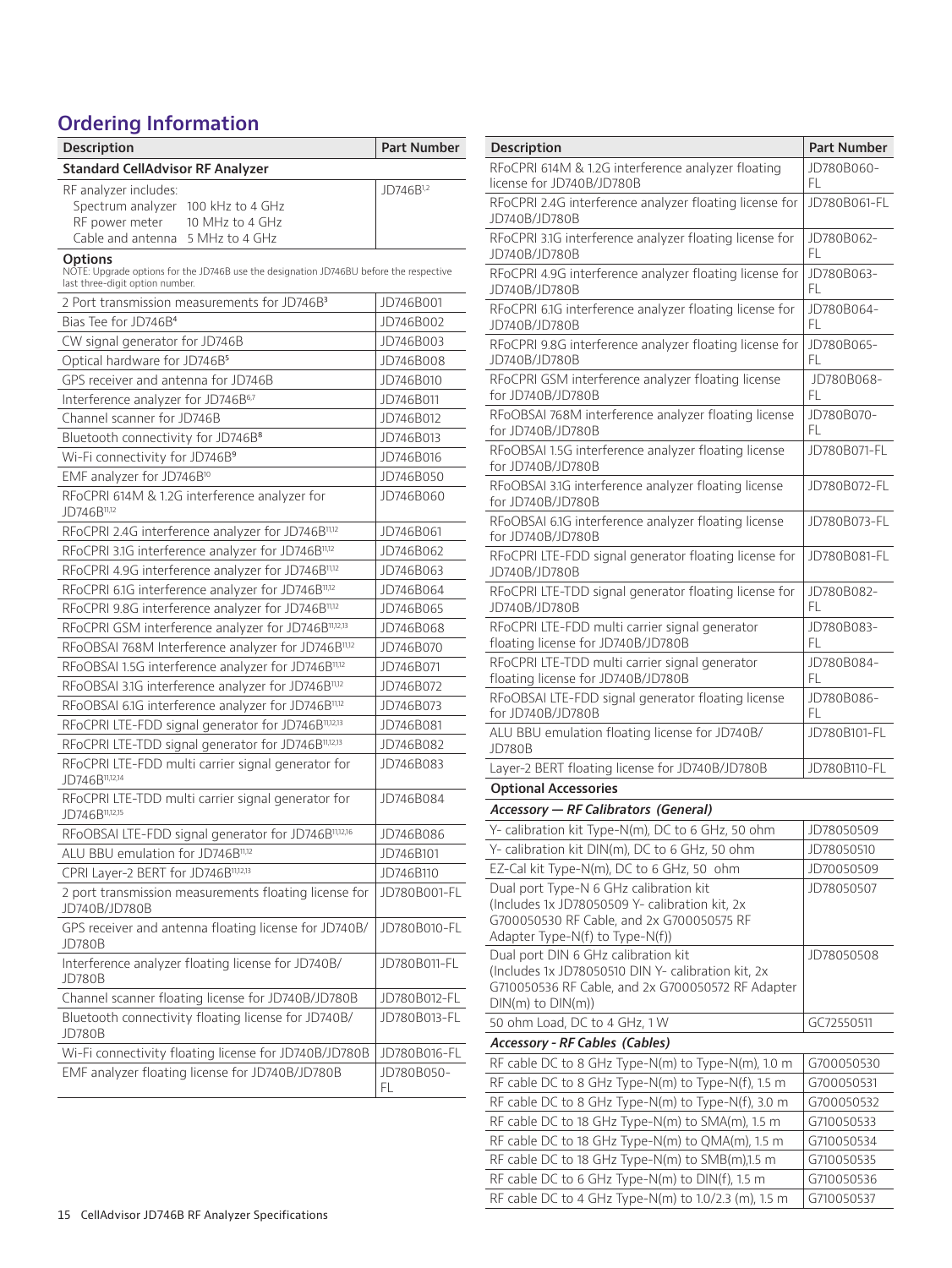### **Ordering Information (Continued)**

| <b>Description</b>                                                                          | <b>Part Number</b> |
|---------------------------------------------------------------------------------------------|--------------------|
| Phase-stable RF cable w grip DC to 6 GHz Type-N(m)<br>to Type-N(f), 1.5 m                   | G700050540         |
| Phase-stable RF cable w grip DC to 6 GHz Type-N(m)<br>to DIN(f), 1.5 m                      | G700050541         |
| RF cable DC to 18 GHz Type-N(m) to Type-N(f), 1.5 m                                         | G710050531         |
| <b>Accessory - Optic Cables (Cables)</b>                                                    |                    |
| SM/LC T-Jumper and 1.5 m fiber cable                                                        | G700050401         |
| MM/LC T-Jumper and 1.5 m fiber cable                                                        | G700050402         |
| <b>Accessory - RF Antennas (General)</b>                                                    |                    |
| RF omni antenna Type-N(m), 806 to 896 MHz                                                   | G700050353         |
| RF omni antenna Type-N(m), 870 to 960 MHz                                                   | G700050354         |
| RF omni antenna Type-N(m), 1710 to 2170 MHz                                                 | G700050355         |
| RF omni antenna Type-N(m), 720 to 800 MHz                                                   | G700050356         |
| RF omni antenna Type-N(m), 2300 to 2700 MHz                                                 | G700050357         |
| Mag mount RF omni antenna Type-N(m), 689 to 1200<br>MHz, 1700 to 2700 MHz, 3000 to 6000 MHz | G700050358         |
| RF Omni Antenna N(m), 2.4 GHz to 2.5 GHz, 4.5 dBi,<br>and 5.150 GHz to 5.850 GHz, 7 dBi     | G700050359         |
| RF yagi antenna Type-N(f), 1750 to 2390 MHz,<br>10.2 dBd                                    | G700050363         |
| RF yagi antenna Type-N(f), 806 to 896 MHz, 10.2 dBd                                         | G700050364         |
| RF yagi antenna Type-N(f), 866 to 960 MHz,<br>9.8 dBd                                       | G700050365         |
| RF yagi antenna SMA(f), 700 to 4000 MHz,<br>1.85 dBd                                        | G700050366         |
| RF yagi antenna SMA(f), 700 to 6000 MHz,<br>2.85 dBd                                        | G700050367         |
| Isotropic Antenna Type-N(m), 26 MHz to 3 GHz                                                | G700050380         |
| <b>Accessory - RF Power Sensor (General)</b>                                                |                    |
| Directional power sensor (peak and average power)<br>300 to 3800 MHz                        | JD731B             |
| Terminating power sensor (Average Power)<br>20 to 3800 MHz                                  | JD732B             |
| Directional power sensor (peak and average power)<br>150 to 3500 MHz                        | JD733A             |
| Terminating power sensor (peak power)<br>20 to 3800 MHz                                     | JD734B             |
| Terminating power sensor (average/peak power)<br>20 to 3800 MHz                             | JD736B             |
| <b>Accessory - RF Adapters (Connector &amp; Adapters)</b>                                   |                    |
| Adapter Type-N(m) to DIN(f), DC to 7.5 GHz, 50 ohm                                          | G700050571         |
| Adapter DIN(m) to DIN(m), DC to 7.5 GHz, 50 ohm                                             | G700050572         |
| Adapter Type-N(m) to SMA(f) DC to 18 GHz, 50 ohm                                            | G700050573         |
| Adapter Type-N(m) to BNC(f), DC to 4 GHz, 50 ohm                                            | G700050574         |
| Adapter Type-N(f) to Type-N(f), DC to 18 GHz 50 ohm                                         | G700050575         |
| Adapter Type-N(m) to DIN(m), DC to 7.5 GHz, 50 ohm                                          | G700050576         |
| Adapter Type-N(f) to DIN(f), DC to 7.5 GHz, 50 ohm                                          | G700050577         |
| Adapter Type-N(f) to DIN(m), DC to 7.5 GHz, 50 ohm                                          | G700050578         |
| Adapter DIN(f) to DIN(f), DC to 7.5 GHz, 50 ohm                                             | G700050579         |
| Adapter Type-N(m) to Type-N(m), DC to 11 GHz<br>50 ohm                                      | G700050580         |

| Description                                                    | Part Number |
|----------------------------------------------------------------|-------------|
| Adapter N(m) to QMA(f), DC to 6.0 GHz, 50 ohm                  | G700050581  |
| Adapter N(m) to QMA(m), DC to 6.0 GHz, 50 ohm                  | G700050582  |
| Adapter N(m) to 4.1/9.5 MINI DIN (f), DC to 6.0 GHz,<br>50 ohm | G700050583  |
| Adapter N(m) to 4.1/9.5 MINI DIN (m), DC to 6.0 GHz,<br>50 ohm | G700050584  |
| Adapter N(m) to 4.3-10 (f), DC to 6.0 GHz, 50 ohm              | G700050585  |
| Adapter N(m) to 4.3-10 (m), DC to 6.0 GHz, 50 ohm              | G700050586  |
| Adapter Type-N(m) to DIN(f), DC to 4 GHz, 50 ohm               | G710050571  |
| Adapter N(f) to N(f), DC to 4 GHz, 50 ohm                      | G710050575  |
| Adapter Type-N(f) to DIN(f), DC to 4 GHz, 50 ohm               | G710050577  |
| Adapter Type-N(f) to DIN(m), DC to 7 GHz, 50 ohm               | G710050578  |
| <b>Accessory - RF Miscellaneous (General)</b>                  |             |
| Attenuator 40 dB, 100 W, DC to 4 GHz (unidirectional)          | G710050581  |
| Bandpass filter 696 MHz to 716 MHz, N(m) to N(f),<br>50 ohm    | G700050601  |
| Bandpass filter 776 MHz to 788 MHz, N(m) to N(f),<br>50 ohm    | G700050602  |
| Bandpass filter 806 MHz to 849 MHz, N(m) to N(f),<br>50 ohm    | G700050603  |
| Bandpass filter 1710 MHz to 1755 MHz, N(m) to N(f),<br>50 ohm  | G700050604  |
| Bandpass filter 1850 MHz to 1910 MHz, N(m) to N(f),<br>50 ohm  | G700050605  |
| Bandpass filter 703 MHz to 748 MHz, N(m) to N(f),<br>50 ohm    | G700050606  |
| Bandpass filter 832 MHz to 862 MHz, N(m) to N(f),<br>50 ohm    | G700050607  |
| Bandpass filter 880 MHz to 915 MHz, N(m) to N(f),<br>50 ohm    | G700050608  |
| Bandpass filter 1710 MHz to 1785 MHz, N(m) to N(f),<br>50 ohm  | G700050609  |
| Bandpass filter 1920 MHz to 1980 MHz, N(m) to N(f),<br>50 ohm  | G700050610  |
| Bandpass filter 2500 MHz to 2570 MHz, N(m) to N(f),<br>50 ohm  | G700050611  |
| <b>Accessory - General</b>                                     |             |
| 2 port USB hub                                                 | G700050200  |
| USB Bluetooth dongle and dipole antenna 5 dBi                  | JD70050006  |
| GPS antenna for JD740 and JD780 series                         | JD71050351  |
| AntennaAdvisor handle                                          | JD70050007  |
| Cross LAN cable (6ft)                                          | G700550335  |
| USB A to B cable (1.8m)                                        | GC73050515  |
| > 1GB USB memory                                               | GC72450518  |
| Stylus pen                                                     | G710550316  |
| <b>Accessory - Battery &amp; Chargers</b>                      |             |
| Rechargeable lithium ion battery                               | G710550325  |
| JD700B series AC/DC power adapter_90 W_15 V                    | JD70050326  |
| Automotive cigarette lighter/12V DC adapter                    | G710550323  |
| External battery charger                                       | G710550324  |